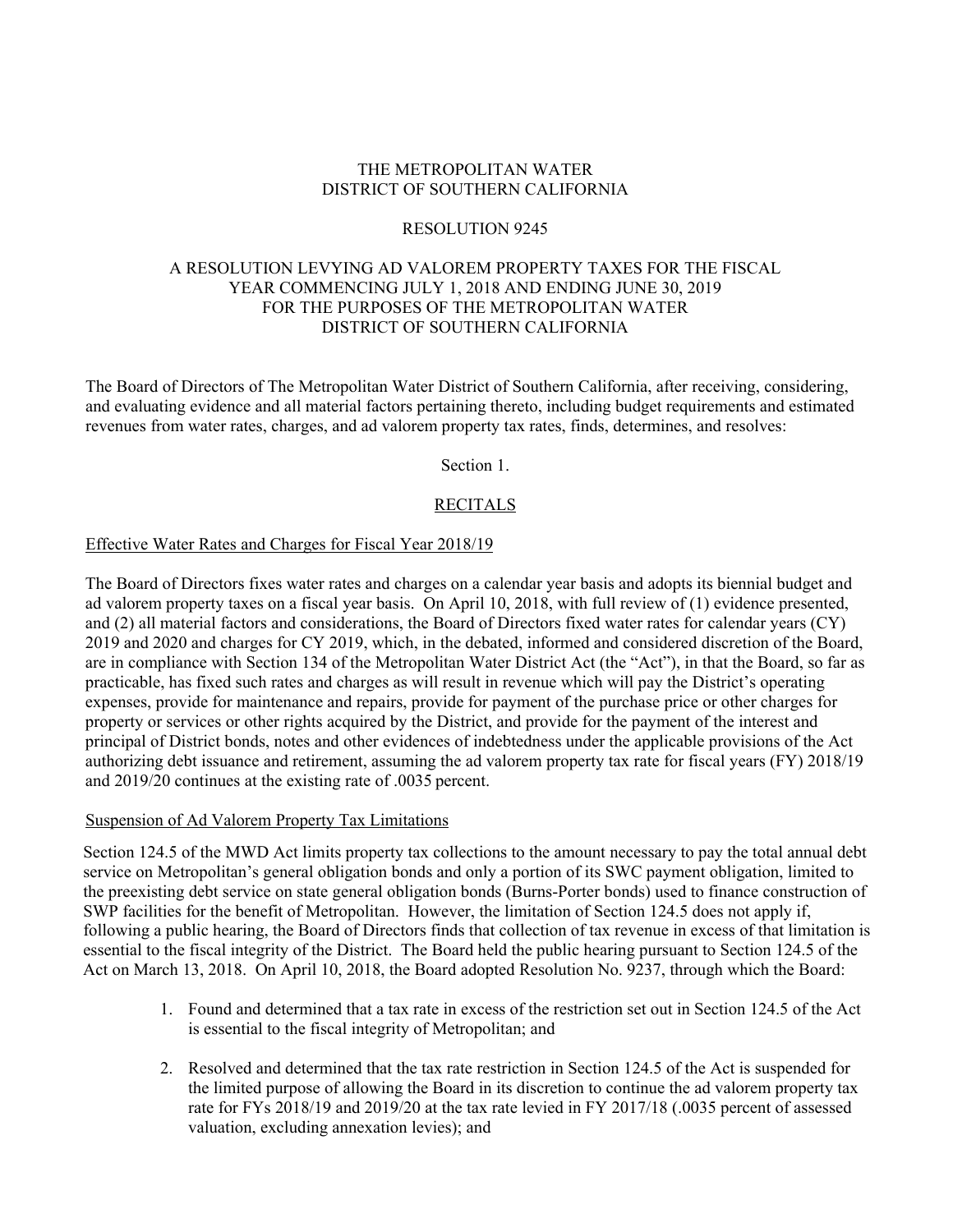3. Waived compliance with Section 4301(b) of Metropolitan's Administrative Code for any tax levy that utilizes the April 2018 suspension of Section 124.5 of the Act.

## FY 2018/19 Ad Valorem Property Tax Levy

In its informed discretion, based upon full review of evidence presented and all material factors and considerations, the Board of Directors determines that the District's revenues for FY 2018/19 from water transactions and sources other than ad valorem property taxes, after payment of the District's operation and maintenance expenses, the payment of the purchase price or other charges for property or services or other rights acquired by the District, the operation, maintenance, power, and replacement charges due under the District's State contract, revenue bond service, deposits to the revenue bond reserve fund, short term revenue certificate (commercial paper note) service, net costs of operating equipment, and net inventory costs during the fiscal year, as well as the maintenance of prudent reserves for unforeseen District expenditures or unforeseen reduction in District revenue, will be insufficient to provide for general obligation bond service and to pay the District's contract obligations to the State of California for sale and delivery of water. Therefore, the Board levies ad valorem property taxes for FY 2018/19 as provided in this Resolution and the exhibits attached, sufficient, when taken with other revenues available for the purpose, to meet all of the foregoing obligations and financial requirements, in the amounts and rates set forth in this Resolution and the schedules attached and incorporated therein.

#### Section 2.

## **DEFINITIONS**

The following terms as used herein shall have the following meanings:

(1) "MWD OF SC" shall mean The Metropolitan Water District of Southern California

"MWD" shall mean Municipal Water District

"SDCWA" shall mean the San Diego County Water Authority

"ID" shall mean Irrigation District

"PUD" shall mean Public Utility District.

- (2) "Fiscal year" or "FY 2018/19" shall mean the fiscal year commencing July 1, 2018 and ending June 30, 2019.
- (3) "Schedule A and B" as shown in Section 9 shall mean:

Schedule A - a tabulation setting forth for the fiscal year the estimated funds to be produced by MWD of SC ad valorem property tax levies made by this resolution.

Schedule B - a tabulation setting forth for the fiscal year of such ad valorem property tax rates as set forth in Sections 4, 5, and 6 hereof, the total tax rates, and the amounts of money to be derived from respective areas from the tax levies made by this resolution.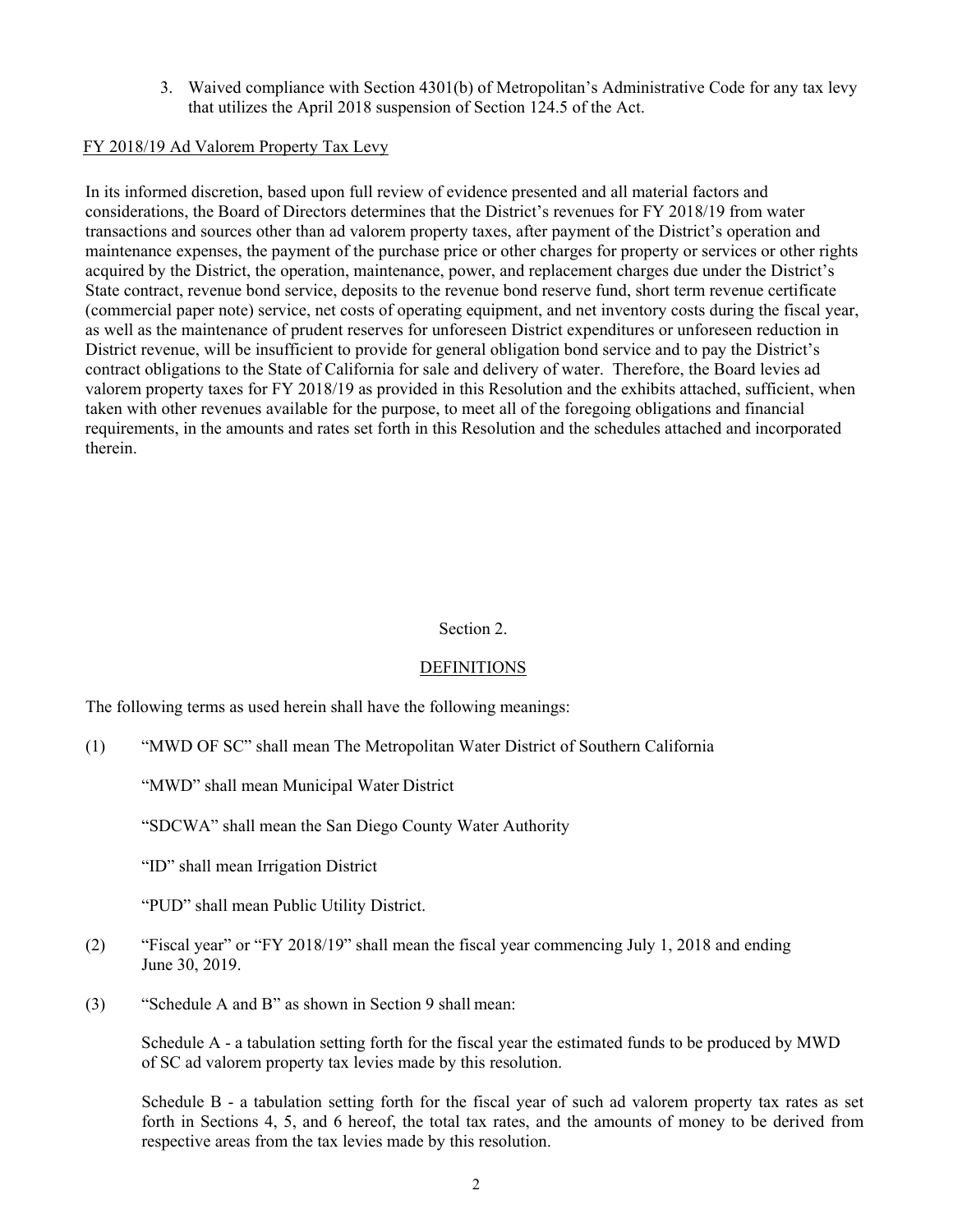(4) The following city areas represent the corporate areas of cities within the County of Los Angeles at their respective times of annexation to MWD of SC, and may include areas subsequently annexed to said city areas at times when such areas were not within MWD of SC, and may include those areas which, at the time of their respective annexation to said city areas, were within non-city member public agencies and subsequently excluded from such non-city member public agencies:

| "City of Beverly Hills Area"               | December 6, 1928  |
|--------------------------------------------|-------------------|
| "City of Burbank Area"                     | December 6, 1928  |
| "City of Glendale Area"                    | December 6, 1928  |
| "City of Los Angeles Area"                 | December 6, 1928  |
| (Including portion of Original Area of Las |                   |
| Virgenes MWD excluded from Las Virgenes    |                   |
| MWD on November 9, 1962)                   |                   |
| "City of Pasadena Area"                    | December 6, 1928  |
| "City of San Marino Area"                  | December 6, 1928  |
| "City of Santa Monica Area"                | December 6, 1928  |
| "City of Long Beach Area"                  | February 27, 1931 |
| "City of Torrance Area"                    | February 27, 1931 |
| "City of Compton Area"                     | June 23, 1931     |
| "City of San Fernando Area"                | November 12, 1971 |
|                                            |                   |

(5) "West Basin MWD" shall include the following areas; annexed to West Basin MWD and to MWD of SC on the dates cited:

| Original Area                                          | July 23, 1948     |
|--------------------------------------------------------|-------------------|
| City of Gardena Area                                   | December 9, 1948  |
| Inglewood Area                                         | June 9, 1952      |
| Dominguez Area                                         | October 16, 1952  |
| Hawthorne Area                                         | October 23, 1953  |
| La Casa Territory Area                                 | November 23, 1953 |
| A B C Territory Area                                   | January 11, 1955  |
| Culver City-County Territory Area                      | January 11, 1955  |
| Frawley Territory Area                                 | January 13, 1958  |
| Imperial Strip Territory Area                          | November 22, 1960 |
| Marina Area                                            | January 10, 1962  |
| <b>Belle View Area</b>                                 | November 12, 1963 |
| Municipal Parking Area                                 | November 12, 1963 |
| La Tijera Area                                         | December 21, 1965 |
| Jefferson Blvd. Area                                   | October 30, 1969  |
| Marina Second Fringe Area                              | May 3, 1978       |
| West Hollywood Area                                    | June 23, 1981     |
| Reorganization No. 2014-10, Parcel A, and concurrently | December 22, 2014 |
| detached from the city of Torrance                     |                   |
| Reorganization No. 2009-16 and concurrently detached   | February 19, 2015 |
| from Las Virgenes MWD                                  |                   |
| Reorganization No. 2014-06, and concurrently           | July 19, 2016     |
| detached from Las Virgenes MWD                         |                   |

(6) "Three Valleys MWD" shall include the following areas, annexed to Three Valleys MWD (formerly Pomona Valley MWD) and to MWD of SC on the dates cited:

| Original Area | November 15, 1950 |
|---------------|-------------------|
| Glendora Area | October 2, 1952   |
| Rowland Area  | June 15, 1953     |
| Stephens Area | November 27, 1957 |
|               |                   |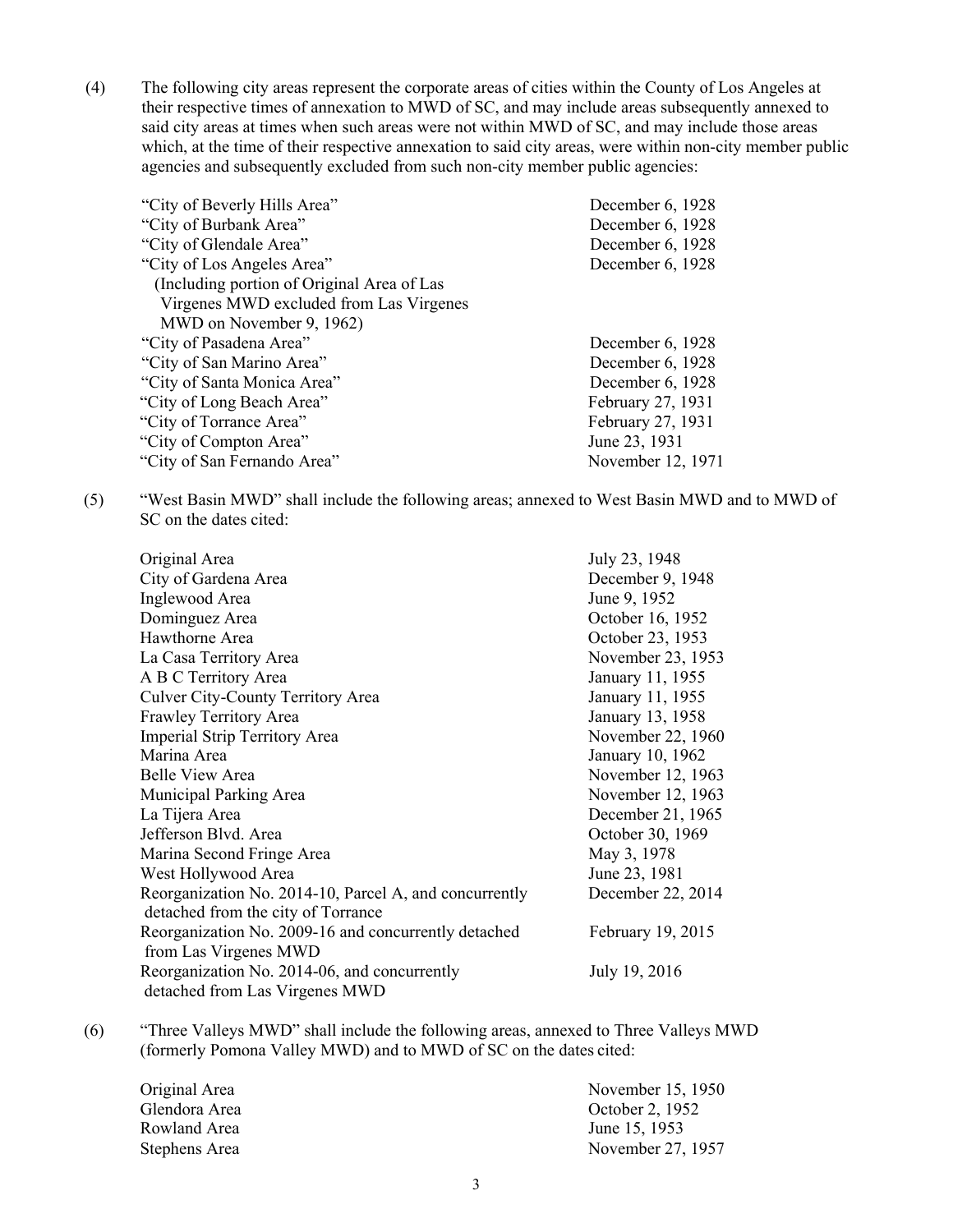(7) "Foothill MWD" shall include the following areas, annexed to Foothill MWD and to MWD of SC on the dates cited:

| Original Area of Foothill MWD | January 15, 1953  |
|-------------------------------|-------------------|
| Foothill First Fringe Area    | March 21, 1968    |
|                               |                   |
| Foothill Second Fringe Area   | November 21, 1968 |
| La Vina Annexation            | July 13, 1993     |

(8) "Central Basin MWD" shall include the following areas, annexed to Central Basin MWD and to MWD of SC on the dates cited:

| Original Area                    | November 12, 1954 |
|----------------------------------|-------------------|
| Compton Territory Area           | January 4, 1957   |
| <b>Bellflower Territory Area</b> | December 30, 1958 |
| Shoestring Strip Territory Area  | January 23, 1961  |
| Signal Hill Territory Area       | November 14, 1963 |
| Lakewood Area                    | November 14, 1963 |
| Vernon Area                      | June 24, 1965     |
| Dairy Valley Area                | June 21, 1967     |
| Boyle Heights Area               | July 24, 1967     |
| Cerritos Area                    | December 22, 1969 |
| Hawaiian Gardens Area            | November 22, 1977 |

(9) "Las Virgenes MWD" shall include the following areas annexed to Las Virgenes MWD and to MWD of SC on the dates cited, excluding that portion annexed to the City of Los Angeles on November 9, 1962:

| Original Area                | December 1, $1960$ |
|------------------------------|--------------------|
| Twin Lakes Area              | March 12, 1965     |
| Bell Canyon Area             | March 16, 1966     |
| Hidden Hills Annexation 87-1 | April 22, 1988     |

(10) "Upper San Gabriel Valley MWD" shall include the following areas annexed to Upper San Gabriel Valley MWD and to MWD of SC on the dates cited:

| Original Area                   | March 27, 1963     |
|---------------------------------|--------------------|
| West Covina Area                | November $1, 1965$ |
| Garvey Reservoir Area           | December 1, $1976$ |
| <b>Mountain Cove Annexation</b> | July 17, 2002      |

(11) The following city areas represent the corporate areas of cities within the County of Orange at their respective times of annexation to MWD of SC, and may include areas subsequently annexed to said city areas at times when such areas were not within MWD of SC, and may include those areas which, at the time of their respective annexation to said city areas, were within non-city member public agencies and subsequently excluded from such non-city member public agencies:

City of Anaheim Area December 6, 1928 Including: Serrano/Nohl Ranch Rd. Reorganization (RO 01-05), Parcel 2, detached from MWD of Orange County on April 19, 2001; Reorganization Area 1 (RO 03-17) detached from MWD of Orange County on August 26, 2003;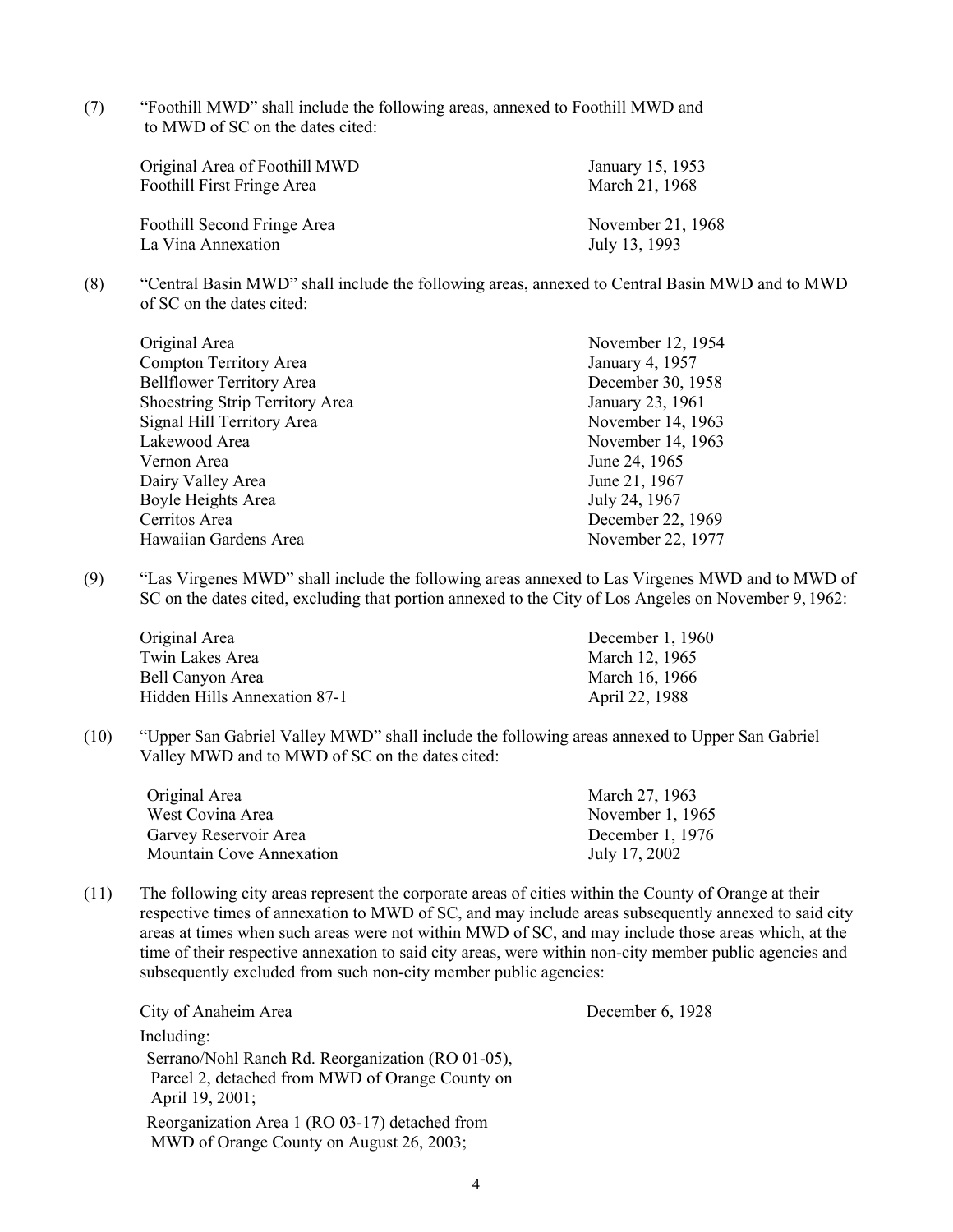| Reorganization Area 2 (RO 03-17) detached from<br>MWD of Orange County on August 26, 2003;<br>Reorganization Brookhurst ARCO (RO 02-02) detached<br>from MWD of Orange County on July 8, 2003;<br>North-Central Islands Annexation (IA 04-08) detached<br>from MWD of Orange County on August 20, 2004;<br>Serrano Heights Reorganization (RO 04-01) detached<br>from MWD of Orange County on May 28, 2004;<br>Ball Road/Santa Ana River Reorganization (RO 04-02) |                   |
|--------------------------------------------------------------------------------------------------------------------------------------------------------------------------------------------------------------------------------------------------------------------------------------------------------------------------------------------------------------------------------------------------------------------------------------------------------------------|-------------------|
| detached from MWD of Orange County on<br>December 13, 2004                                                                                                                                                                                                                                                                                                                                                                                                         |                   |
| Meyer Reorganization (RO 15-01) and concurrently<br>detached from MWD of Orange County on May 16,<br>2016                                                                                                                                                                                                                                                                                                                                                          |                   |
| City of Santa Ana Area                                                                                                                                                                                                                                                                                                                                                                                                                                             | December 6, 1928  |
| Including:                                                                                                                                                                                                                                                                                                                                                                                                                                                         |                   |
| Reorganization Area 4 (RO 03-17) detached from<br>MWD of Orange County on August 26, 2003                                                                                                                                                                                                                                                                                                                                                                          |                   |
| City of Fullerton Area                                                                                                                                                                                                                                                                                                                                                                                                                                             | February 27, 1931 |
|                                                                                                                                                                                                                                                                                                                                                                                                                                                                    |                   |
| Including:                                                                                                                                                                                                                                                                                                                                                                                                                                                         |                   |
| Hawks Point Reorganization (RO 00-11) detached from<br>MWD of Orange County on April 19, 2001;                                                                                                                                                                                                                                                                                                                                                                     |                   |
| Reorganization Area 3 (RO 03-17) detached from<br>MWD of Orange County on August 26, 2003;                                                                                                                                                                                                                                                                                                                                                                         |                   |
| Page Avenue Island Annex. (IA 04-14) detached from<br>MWD of Orange County on November 3, 2004;                                                                                                                                                                                                                                                                                                                                                                    |                   |

(12) "Remainder of MWD of Orange County" shall include the following areas, annexed to MWD of Orange County and to MWD of SC on the dates cited excluding that portion thereof of Reorganization No. 62 annexed to Coastal MWD on March 7, 1984:

| Original Area                                              | November 26, 1951 |
|------------------------------------------------------------|-------------------|
| Annexation No. 1 Territory Area                            | November 25, 1957 |
| Annexation No. 4 Territory Area                            | December 11, 1958 |
| Annexation No. 5 Territory Area                            | December 7, 1959  |
| Annexation No. 7 Territory Area                            | December 8, 1960  |
| Annexation No. 10 Territory Area                           | December 11, 1961 |
| Annexation No. 11 Territory Area                           | January 6, 1964   |
| Annexation No. 8A Territory Area                           | March 29, 1965    |
| Annexation No. 8B Territory Area                           | March 29, 1965    |
| Annexation No. 8D Territory Area                           | March 29, 1965    |
| Annexation No. 8E Territory Area                           | March 29, 1965    |
| Annexation No. 8F Territory Area                           | March 29, 1965    |
| Annexation No. 8G Territory Area                           | March 29, 1965    |
| Annexation No. 8H Territory Area                           | March 29, 1965    |
| Annexation No. 13 Territory Area                           | June 30, 1969     |
| (Excluded from Coastal MWD for purpose of such annexation) |                   |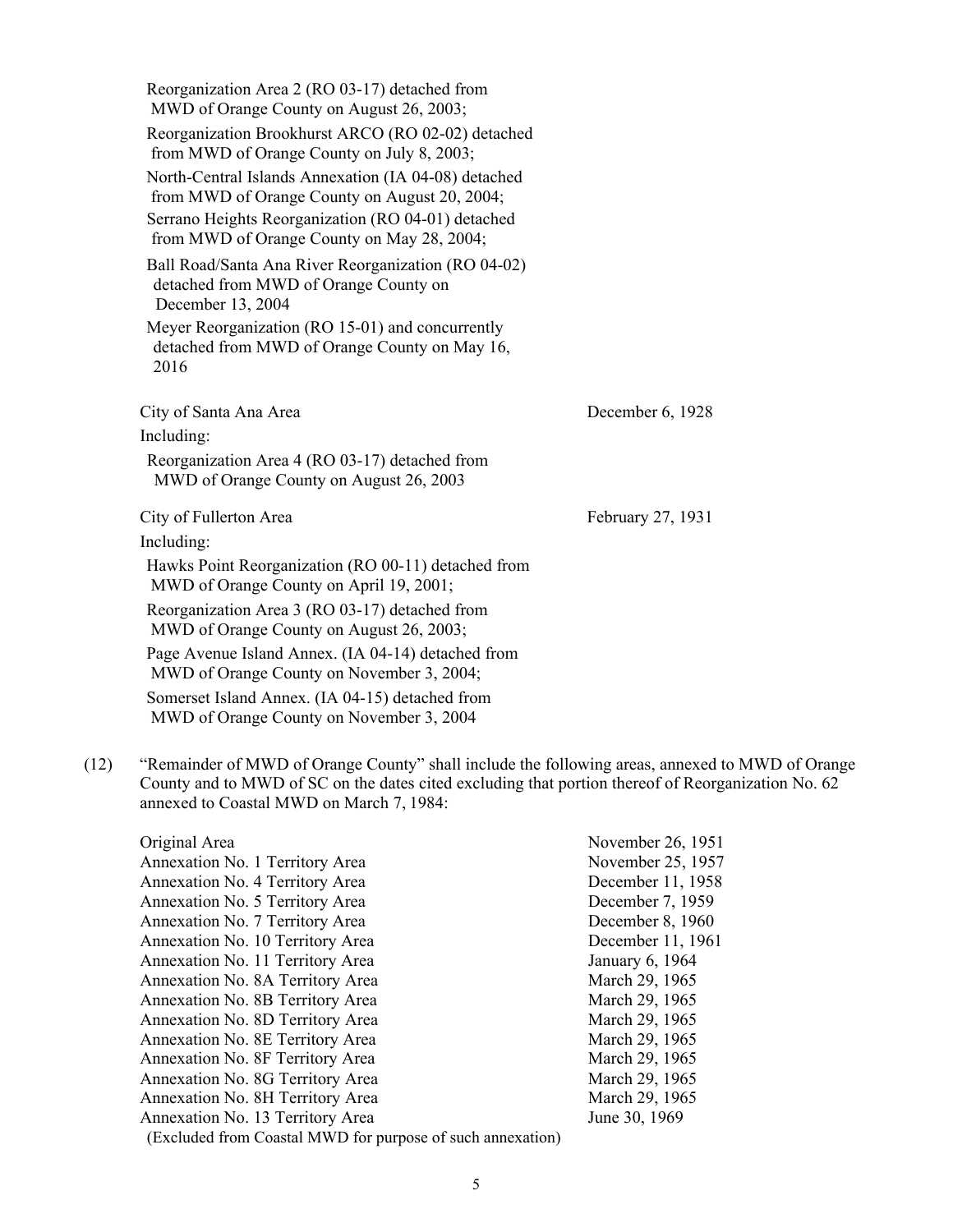| November 7, 1972  |
|-------------------|
| November 15, 1972 |
| December 16, 1982 |
| December 27, 1983 |
| December 29, 1983 |
| March 7, 1984     |
| March 7, 1984     |
| April 19, 2001    |
|                   |
|                   |

### Coastal MWD January 17, 2001

Coastal MWD and MWD of Orange County have been consolidated into a single district (RO 97-06) effective January 17, 2001. It shall include the following areas, annexed to Coastal MWD and to MWD of SC on the dates cited:

| Original Area                                        | June 15, 1942      |
|------------------------------------------------------|--------------------|
| Fairview Farms Area                                  | September 21, 1946 |
| Irvine Subdivision Areas                             | November 26, 1948  |
| 1948 Portion of City of Newport Beach Area           | November 29, 1948  |
| Parts of Dana Point Area                             | August 3, 1949     |
| Capistrano Beach-San Clemente Area                   | October 28, 1954   |
| Tri-Cities Annexation No. 2 Area                     | December 12, 1962  |
| Laguna Canyon Annexation Area                        | December 20, 1962  |
| Lido Sands Annexation Area                           | January 6, 1964    |
| Laguna Niguel Area                                   | June 30, 1969      |
| (Including Reorganization 32 Parcel A Area excluded) |                    |
| from Annexation No. 4 on January 4, 1977)            |                    |
| Tri-Cities Annexation No. 79-1 Area                  | December 22, 1982  |
| Reorganization No. 62 Parcel C and that portion of   | March 7, 1984      |
| Parcel B Area excluded from Annexation No. 5 of      |                    |
| MWD of Orange County                                 |                    |
| Reorganization No. 64 Area excluded from Annexation  |                    |
| No. 7 of MWD of Orange County                        | March 18, 1983     |
| Reorganization No. 123 excluded from Annexation      | August 6, 1990     |
| No. 7 of MWD of Orange County                        |                    |

(13) "Remainder of Eastern MWD" shall include the following areas, annexed to Eastern MWD and to MWD of SC on the dates cited:

| Original Area<br>(Portion of area excluded from Eastern MWD)<br>and annexed to Western MWD)     | July 20, 1951      |
|-------------------------------------------------------------------------------------------------|--------------------|
| Adjacent Area                                                                                   | May 22, 1953       |
| First Fringe Area<br>(Portion of area excluded from Eastern MWD)<br>and annexed to Western MWD) | April 20, 1956     |
| Third Fringe Area<br>(Area excluded from Original Area of Western MWD)                          | November 20, 1958  |
| Fourth Fringe Area                                                                              | December $6, 1960$ |
| Fifth Fringe Area                                                                               | May 31, 1962       |
| (Portion of area excluded from Eastern MWD<br>and annexed to Western MWD)                       |                    |
| Sixth Fringe Area                                                                               | December 10, 1962  |
| Seventh Fringe Area                                                                             | March 11, 1963     |
| Eight Fringe Area                                                                               | April 23, 1963     |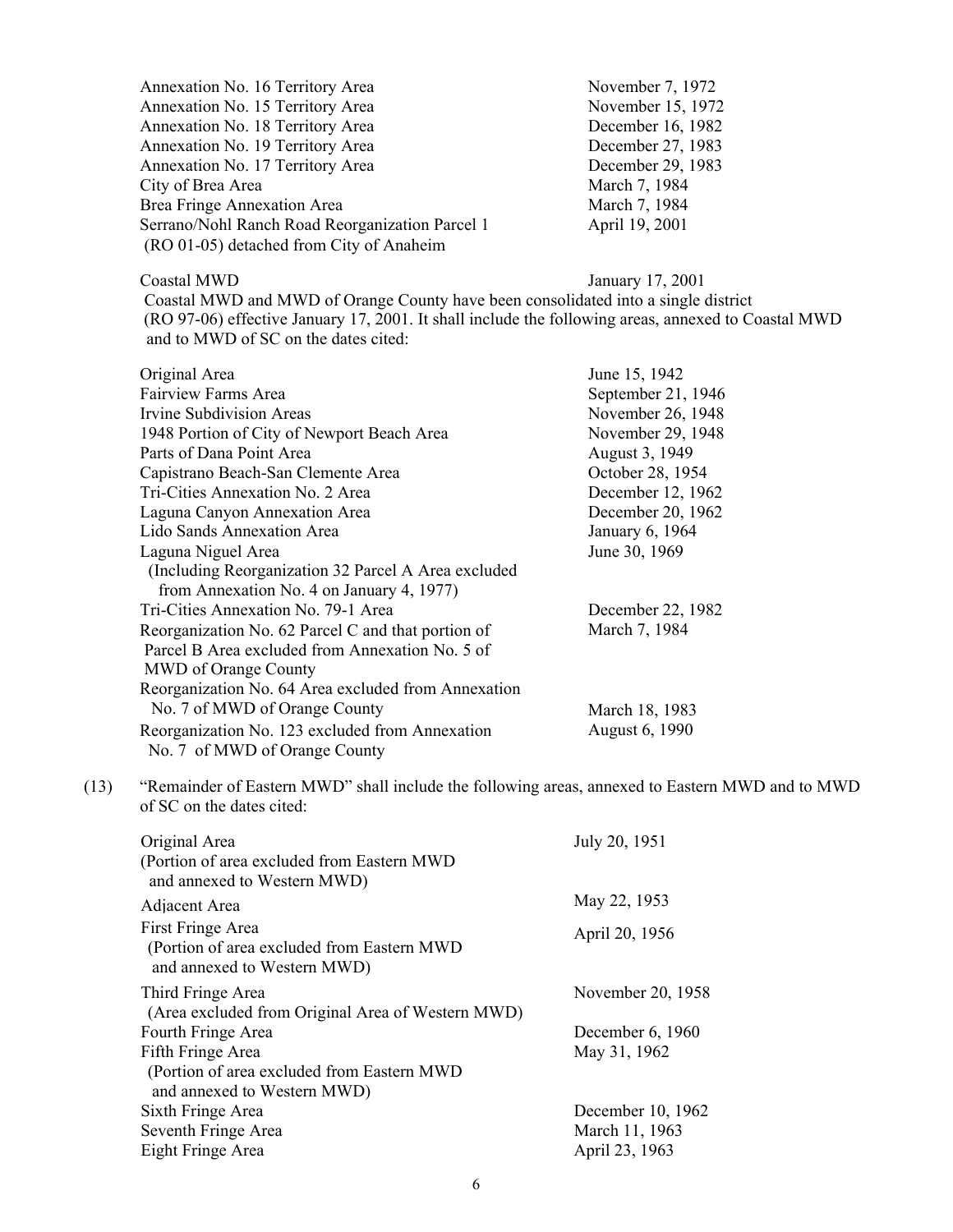Ninth Fringe April 23, 1963 Tenth Fringe Area September 22, 1964 Eleventh Fringe Area Twelfth Fringe Thirteenth Fringe Area (Portion of area excluded from Eastern MWD and annexed to Western MWD) Fourteenth Fringe Area  $\qquad \qquad$  October 23, 1967 Sixteenth Fringe Area (Area excluded from First Fringe Area of Western MWD) Fifteenth Fringe Area August 12, 1969 Seventeenth Fringe Area March 5, 1970 Eighteenth Fringe Area March 5, 1970 Nineteenth Fringe Area May 8, 1970 Twentieth Fringe Area September 29, 1971 Twenty-First Fringe Area September 30, 1971 Twenty-Second Fringe Area April 27, 1972 Twenty-Third Fringe Area May 23, 1975 Twenty-Fourth Fringe Area December 30, 1975 Twenty-Fifth Fringe Area April 26, 1983 Twenty-Sixth Fringe Area November 27, 1985 Twenty-Seventh Fringe Area December 19, 1985 Twenty-Eighth Fringe Area November 18, 1986 Twenty-Ninth Fringe Area May 4, 1987 Thirty-First Fringe Area July 9, 1987 Thirty-Second Fringe Area July 9, 1987 Thirty-Third Fringe Area August 27, 1987 Thirtieth Fringe Area December 15, 1987 Thirty-Fourth Fringe Area March 16, 1988 Thirty-Fifth Fringe Area May 2, 1988 Thirty-Eighth Fringe Area Coroler 14, 1988 Thirty-Sixth Fringe Area December 5, 1988 Fortieth Fringe Area August 1, 1989 Forty-Second Fringe Area May 25, 1990 Forty-Third Fringe Area June 19, 1990 Thirty-Ninth Fringe Area July 13, 1990 Forty-First Fringe Area July 27, 1990 Forty-Fifth Fringe Area March 13, 1991 Forty-Seventh Fringe Area June 3, 1991 Forty-Eighth Fringe Area November 21, 1991 Forty-Ninth Fringe Area November 21, 1991 Fiftieth Fringe Area November 21, 1991 Fifty-First Fringe Area December 19, 1991 Forty-Fourth Fringe Area June 3, 1992 Fifty-Second Fringe Area June 29, 1992 Forty-Sixth Fringe Area July 7, 1992 Fifty-Third Fringe Area August 27, 1992 Fifty-Fifth Fringe Area April 29, 1993 Fifty-Sixth Fringe Area June 22, 1993 Fifty-Eighth Fringe Area June 22, 1993 Fifty-Ninth Fringe Area June 22, 1993 Sixtieth Fringe Area November 29, 1993 Fifty-Seventh Fringe Area December 9, 1994 Sixty-Second Fringe Area July 3, 1996 Sixty-Third Fringe Area October 28, 1996

September 22, 1964 October 22, 1965 October 13, 1967 July 1, 1969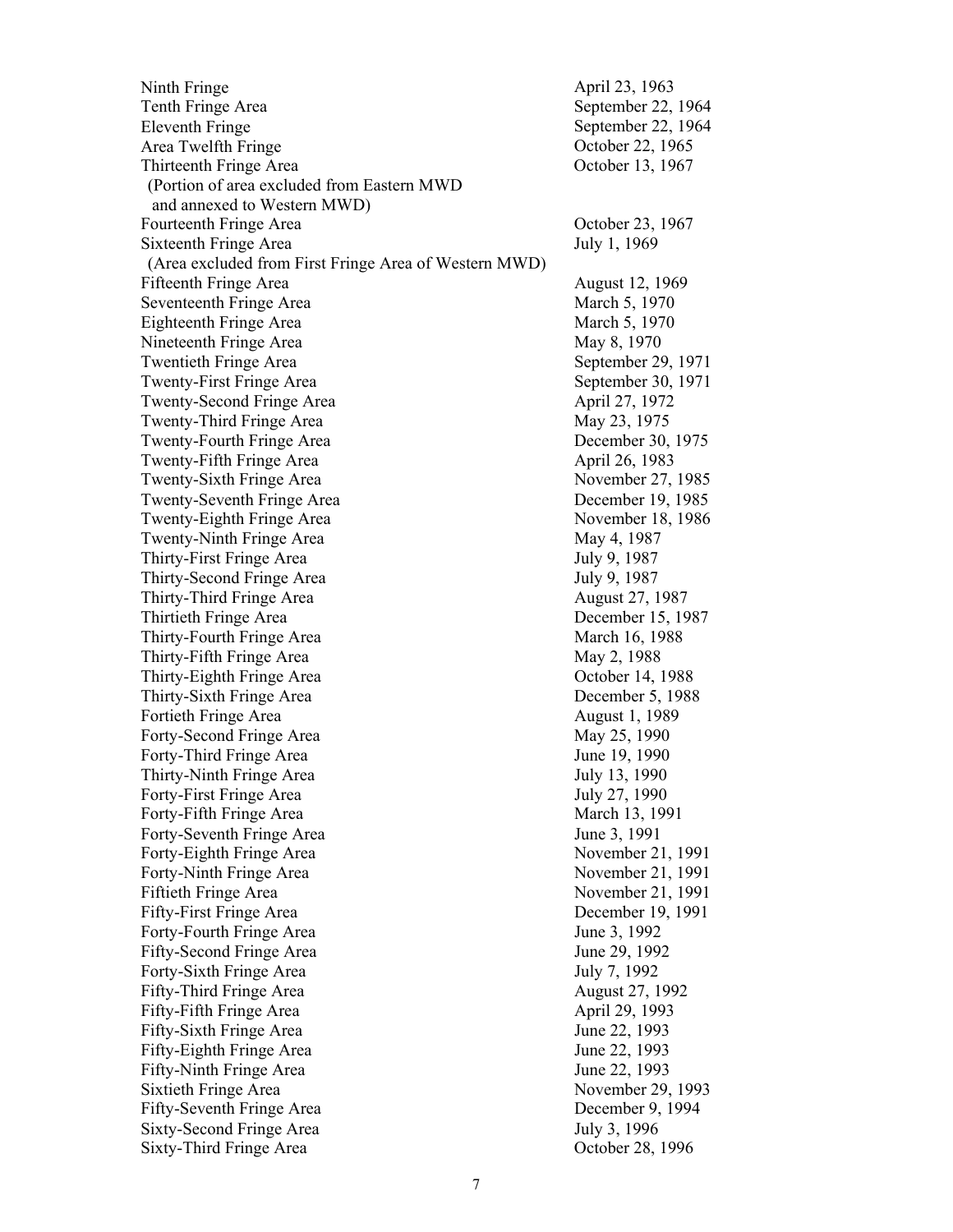Sixty-Fourth Fringe Area **August 28, 1997** Sixty-Fifth Fringe Area 2000 Becember 28, 2000 Seventieth Fringe Area August 29, 2001 Sixty-Seventh Fringe Area Reorganization (Area detached from portion of Original Area of Western MWD) August 29, 2001 Sixty-Eighth Fringe Area January 15, 2002 Seventy-First Fringe Area June 20, 2002 Sixty-Ninth Fringe Area November 27, 2002 Seventy-Second Fringe Area **October 21, 2003** Sixty-Sixth Fringe Area November 17, 2003 Seventy-Third Fringe Area November 17, 2003 Seventy-Fourth Fringe Area November 17, 2003 Seventy-Fifth Fringe Area June 2, 2004 Seventy-Sixth Fringe Area April 6, 2004 Seventy-Eighth Fringe Area April 19, 2005 Eighty-Third Fringe Area December 15, 2005 Seventy-Ninth Fringe Area December 20, 2005 Eighty-First Fringe Area December 20, 2005 Eighty-Fourth Fringe Area December 20, 2005 Eighty-Seventh Fringe Area February 14, 2006 Eighty-Sixth Fringe Area March 24, 2006 Eighty-Fifth Fringe Area May 22, 2006 Eighty-Eighth Fringe Area May 22, 2006 Eighty-Ninth Fringe Area June 28, 2006 Ninety-Second Fringe Area August 2, 2006 Ninety-First Fringe Area November 28, 2006 Ninety-Fifth Fringe Area December 14, 2006 Ninetieth Fringe Area December 19, 2006 Ninety-Seventh Fringe Area April 16, 2007 Ninety-Third Fringe Area July 26, 2007 101st Fringe Area January 24, 2008 Ninety-Ninth Fringe Area Reorganization (Area detached from Western Municipal Water District) September 10, 2008 100<sup>th</sup> Fringe Area November 17, 2008 Ninety-Sixth Fringe Area December 11, 2008 102<sup>nd</sup> Fringe Area 103rd Fringe Area  $104^{\text{th}}$  Fringe Area 105th Fringe Area (2015-11-3 Reorganization) 107th Fringe Area (2017-04-5 Reorganization) December 22, 2009 October 1, 2013 September 22, 2015 September 19, 2017 September 12, 2017

- (14) "Eleventh Fringe Area of Western MWD" shall mean the Eleventh Fringe area annexed to Western MWD and to MWD of SC on July 17, 1969.
- (15) "Fifteenth Fringe Area of Western MWD" shall mean the Fifteenth Fringe area annexed to Western MWD and to MWD of SC on July 13, 1972. (Said area lying entirely within the County of Orange.)
- (16) "Remainder of Western MWD" shall include the following areas, annexed to Western MWD and to MWD of SC on the dates cited:

| Original Area                                  | November 12, 1954 |
|------------------------------------------------|-------------------|
| (Portion of area excluded from Western MWD and |                   |
| annexed to Eastern MWD)                        |                   |
| First Fringe Area                              | December 20, 1957 |
| (Portion of area excluded from Western MWD and |                   |
| annexed to Eastern MWD)                        |                   |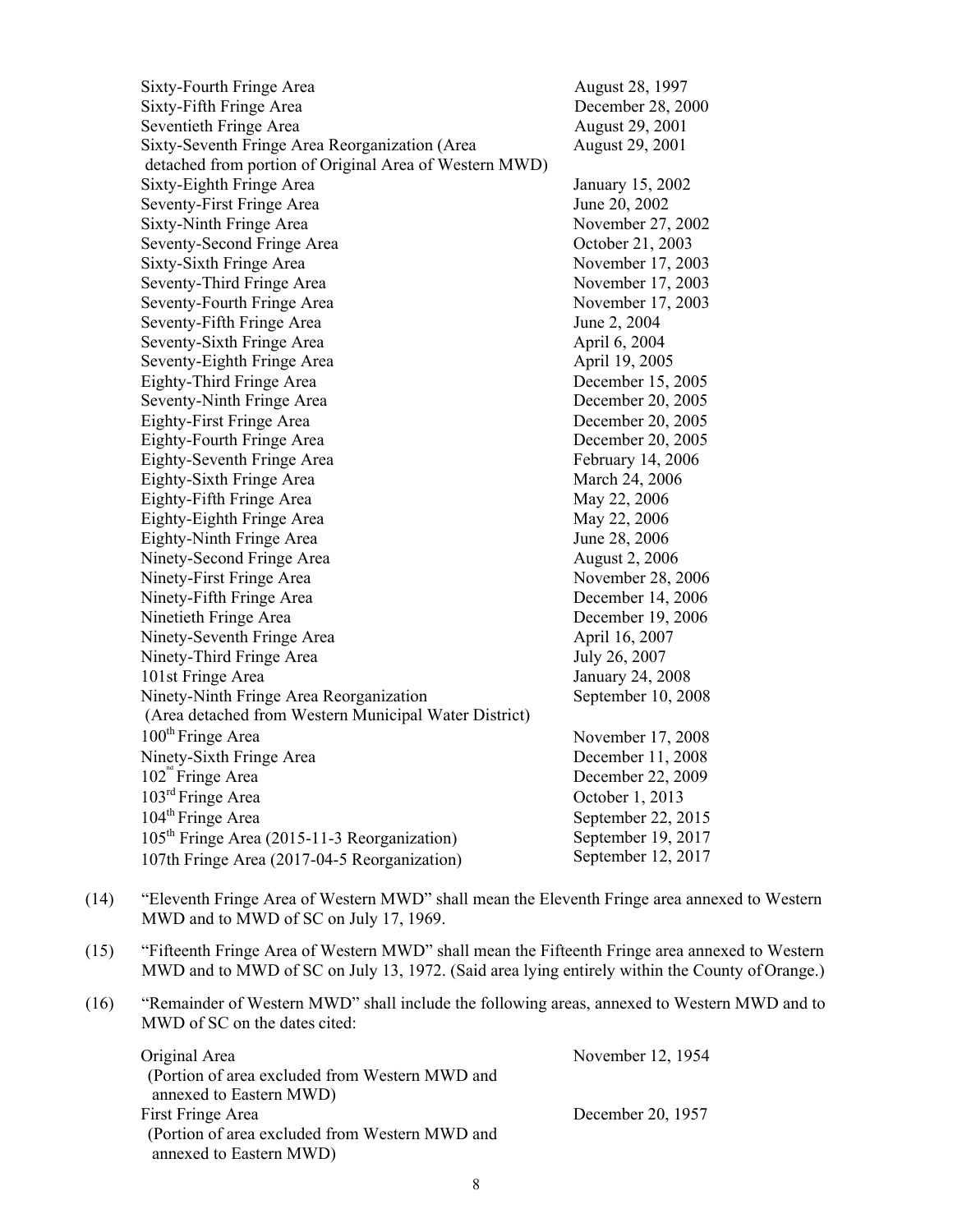| Second Fringe Area                                                         | December 18, 1961  |
|----------------------------------------------------------------------------|--------------------|
| Third Fringe Area                                                          | June 27, 1962      |
| Fifth Fringe Area                                                          | July 2, 1964       |
| Fourth Fringe Area                                                         | December 19, 1966  |
| Seventh Fringe Area                                                        | December 19, 1966  |
| Eighth Fringe Area                                                         | September 18, 1967 |
| (Area excluded from Fifth Fringe Area of Eastern MWD)<br>on July 26, 1967) |                    |
| Sixth Fringe Area                                                          | September 27, 1967 |
| Ninth Fringe Area                                                          | November 17, 1967  |
| Tenth Fringe Area                                                          | June 12, 1968      |
| Thirteenth Fringe Area                                                     | June 23, 1969      |
| (Area excluded from Fifth Fringe Area of Eastern MWD)                      |                    |
| Twelfth Fringe Area                                                        | July 1, 1969       |
| (Area excluded from First Fringe Area of Eastern MWD)                      |                    |
| Fourteenth Fringe Area                                                     | October 11, 1973   |
| Sixteenth Fringe Area                                                      | August 30, 1977    |
| (Area excluded from Thirteenth Fringe)                                     |                    |
| Area of Eastern MWD)                                                       |                    |
| Seventeenth Fringe Area                                                    | December 23, 1980  |
| Eighteenth Fringe Area                                                     | December 15, 1981  |
| <b>Twentieth Fringe Area</b>                                               | December 4, 1987   |
| Twenty-Second Fringe Area                                                  | October 14, 1988   |
| Twenty-First Fringe Area                                                   | December 5, 1988   |
| Twenty-Third Fringe Area                                                   | November 3, 1989   |
| Twenty-Fourth Fringe Area                                                  | May 18, 1990       |
| Twenty-seventh Fringe Area                                                 | May 18, 1990       |
| Twenty-Sixth Fringe Area                                                   | June 6, 1990       |
| Twenty-Fifth Fringe Area                                                   | July 13, 1990      |
| Twenty-Eighth Fringe Area                                                  | January 28, 1991   |
| Thirtieth Fringe Area                                                      | March 13, 1991     |
| Twenty-Ninth Fringe Area                                                   | November 4, 1991   |
| Thirty-First Fringe Area                                                   | February 19, 1992  |
| Thirty-Third Fringe Area                                                   | May 26, 1993       |
| Thirty-Fourth Fringe Area                                                  | October 31, 1994   |
| (Area excluded from Fifth Fringe Area of Eastern MWD)                      |                    |
| Thirty-Sixth Fringe Area                                                   | September 29, 1997 |
| (Area excluded from Original Area of Eastern MWD)                          |                    |
| Thirty-Seventh Fringe Area                                                 | December 30, 1997  |
| Thirty-Eighth Fringe Area                                                  | June 29, 1999      |
| Fortieth Fringe Area                                                       | November 22, 1999  |
| Thirty-Ninth Fringe Area                                                   | October 24, 2000   |
| Forty-First Fringe Area                                                    | December 28, 2000  |
| Forty-Fifth Fringe Area                                                    | June 20, 2002      |
| Forty-Second Fringe Area                                                   | February 7, 2002   |
| (Area excluded from Fifth Fringe Area of Eastern MWD)                      |                    |
| Forty-Sixth Fringe Area                                                    | November 24, 2003  |
| Forty-Eighth Fringe Area                                                   | December 15, 2003  |
| Forty-Ninth Fringe Area                                                    | April 28, 2004     |
| Fiftieth Fringe Area                                                       | May 27, 2005       |
| Forty-Seventh Fringe Area                                                  | June 21, 2005      |
| Forty-Fourth Fringe Area                                                   | June 22, 2006      |
| Forty-Third Fringe Area                                                    | October 21, 2014   |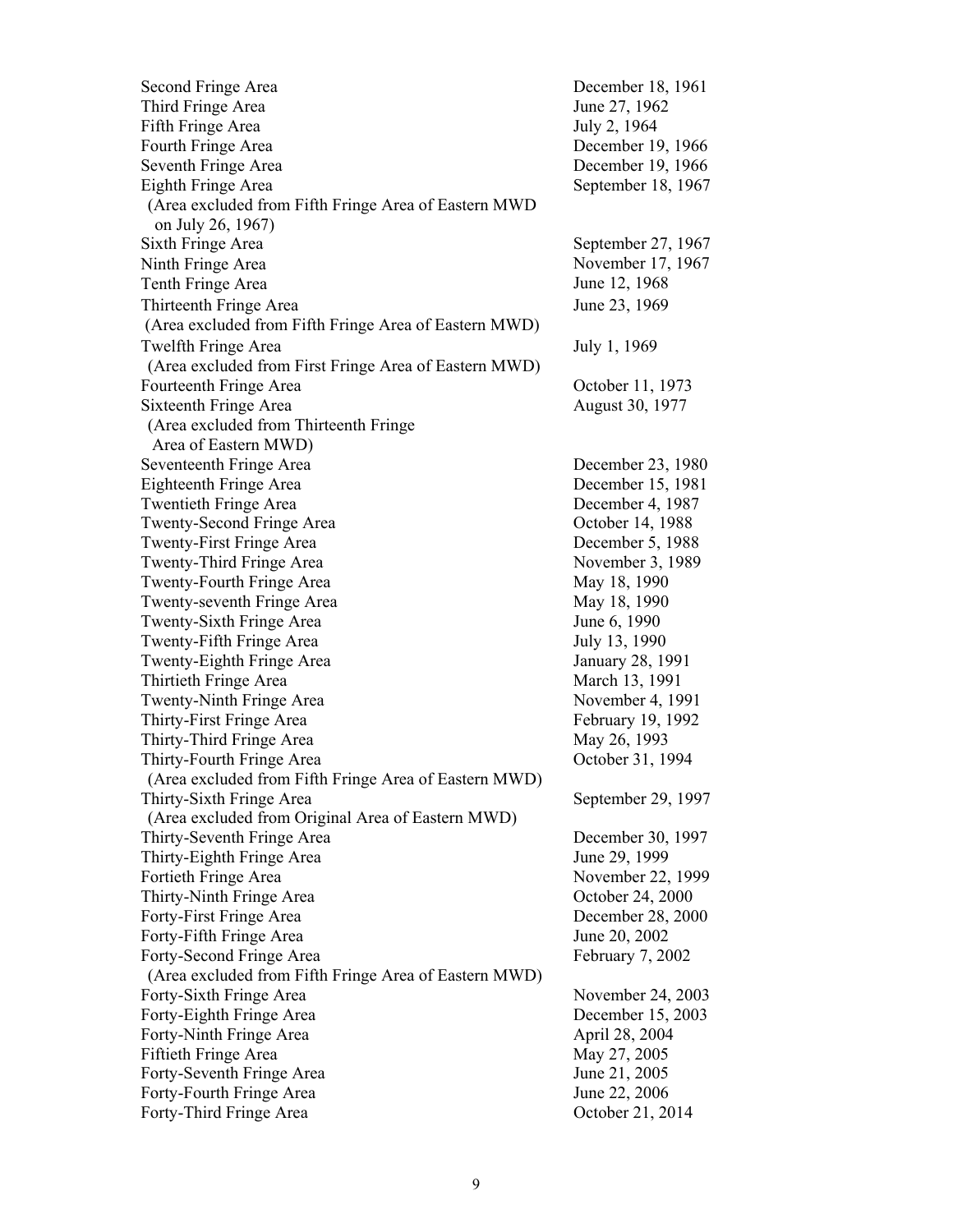- (17) "Original Area of Chino Basin MWD" shall mean the area of Chino Basin MWD annexed to MWD of SC on November 26, 1951.
- (18) "Mid-Valley Area of Chino Basin MWD" shall mean the Mid-Valley area annexed to Chino Basin MWD and to MWD of SC on April 20, 1954.
- (19) "Bryant Annexation Area of Chino Basin MWD" shall mean the "Bryant Annexation area annexed to Chino Basin MWD and to MWD of SC on November 25, 1957.
- (20) "North Perimeter No. 1 Annexation Area of Chino Basin MWD" shall mean the North Perimeter No. 1 Annexation area annexed to Chino Basin MWD and to MWD of SC on November 28, 1969.
- (21) "Remainder of SDCWA" shall include the following areas annexed to SDCWA and to MWD of SC on the dates cited:

| Original Area of SDCWA Annexation                    | December 17, 1946  |
|------------------------------------------------------|--------------------|
| (Including areas subsequently annexed to city public |                    |
| agencies which were included within Original Area of |                    |
| SDCWA at times when such areas were not within       |                    |
| MWD of SC, and areas excluded from non-city public   |                    |
| agencies of SDCWA at times when such areas were      |                    |
| Crest PUD Territory Area                             | December 13, 1948  |
| San Dieguito ID Area                                 | December 13, 1948  |
| Santa Fe ID Area                                     | December 13, 1948  |
| 1950 Fallbrook PUD Annexation Area                   | August 1, 1950     |
| (Including De Luz Heights MWD Reorganization,        |                    |
| originally De Luz Heights MWD annexed to MWD         |                    |
| of SC on June 28, 1967 and dissolved on July 1,      |                    |
| City of Escondido Area                               | October 9, 1950    |
| San Diego Gas and Electric Company Area              | May 14, 1952       |
| San Diego Eucalyptus Company's Lands Area            | July 18, 1952      |
| South Bay ID Area                                    | November 3, 1952   |
| Rainbow MWD Area                                     | April 10, 1954     |
| City of Poway Area                                   | April 21, 1954     |
| Bueno Colorado MWD Area                              | June 11, 1954      |
| (Area dissolved and annexed to Rainbow               |                    |
| MWD, Vista Irrigation District, Carlsbad             |                    |
| MWD and Vallecitos Water District on                 |                    |
| Rincon Del Diablo MWD                                | June 14, 1954      |
| Costa Real MWD Area                                  | June 16, 1954      |
| El Cajon Valley-Dry Island Area                      | December 20, 1954  |
| (Including Lakeside-Boukai Joint Venture             |                    |
| Reorganization detached from Padre Dam MWD on        |                    |
| Valley Center MWD Area                               | May 9, 1955        |
| Sweetwater Reservoir Area                            | October 10, 1955   |
| Padre Dam MWD Area                                   | June 7, 1956       |
| Bueno Colorado Annexation No. 1 Area                 | June 11, 1956      |
| Otay MWD Area                                        | October 26, 1956   |
| Original Area of Ramona MWD within MWD of SC         | August 27, 1957    |
| Fallbrook No. 2 Annexation Area                      | November 24, 1958  |
| Helix Watson Ranch-Island Area                       | February 20, 1959  |
| Rainbow No. 1 Annexation Area                        | May 12, 1959       |
| Ramona No. 1 Annexation Area                         | May 29, 1959       |
| Helix-Fletcher Annexation Area                       | June 26, 1959      |
| San Dieguito Concurrent Annexation No. 1 Area        | September 15, 1959 |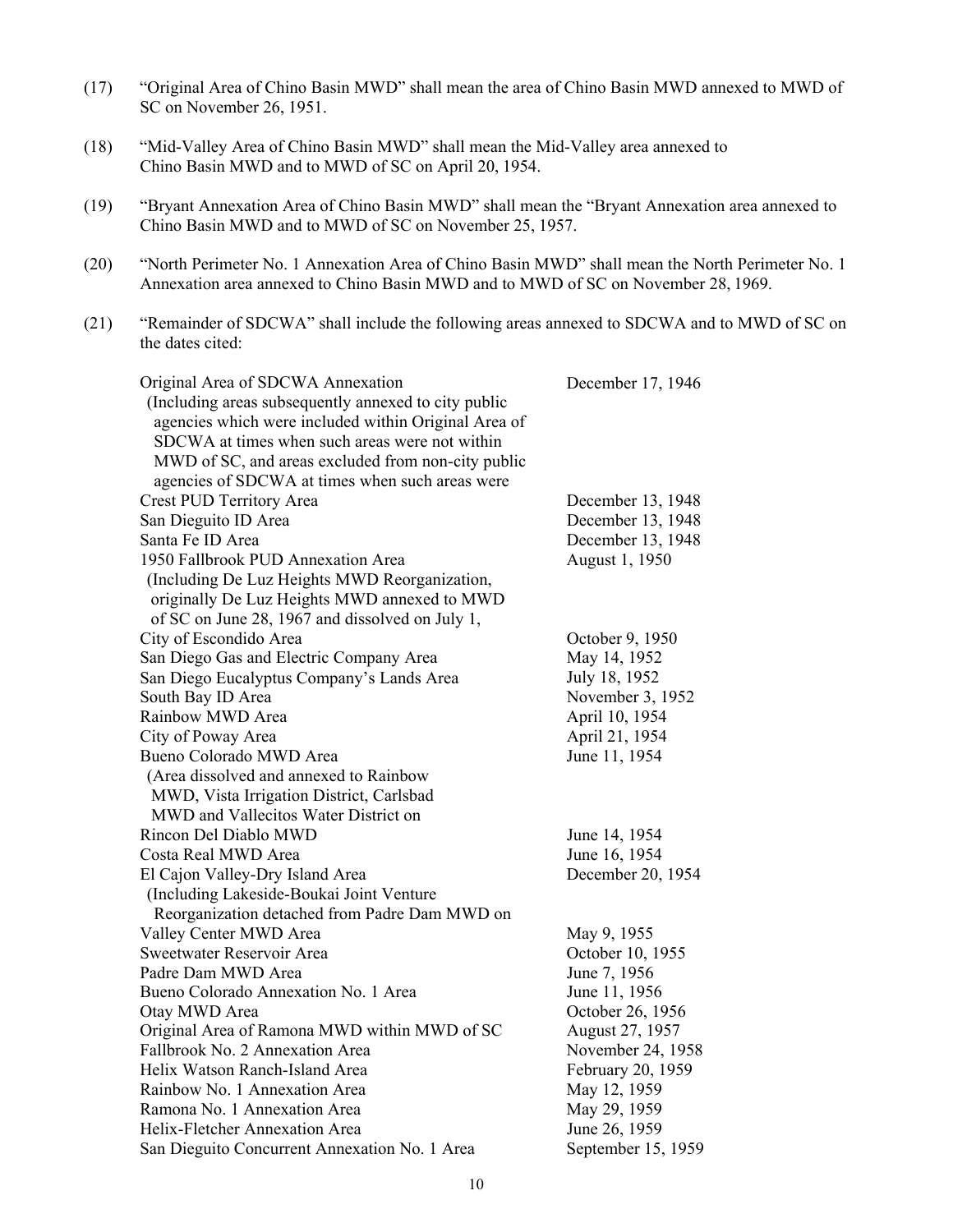| Helix-Sunnyslope Heights Annexation Area         | September 17, 1959 |
|--------------------------------------------------|--------------------|
| Poway No. 1 Annexation Area                      | September 21, 1959 |
| Padre Dam MWD No. 2 Annexation Area              | November 6, 1959   |
| Padre Dam MWD No. 1 Annexation Area              | November 10, 1959  |
| San Dieguito Local Inclusion Annexation Area     | November 18, 1959  |
| Santa Fe No. 1 Annexation Area                   | November 30, 1959  |
| Olivenhain MWD Area                              | July 25, 1960      |
| (Including Encinitas Municipal Services          |                    |
| Reorganization Parcels 1, 2, $&$ 3 detached from |                    |
| San Dieguito No. 2 Annexation Area of SDCWA      |                    |
| Helix-Willis-Houston Annexation Area             | August 10, 1960    |
| Padre Dam MWD No. 3 Annexation Area              | October 16, 1960   |
| Otay No. 3 Annexation Area                       | October 20, 1960   |
| Valley Center No. 1 Annexation Area              | December 12, 1960  |
| Rincon del Diablo No. 1 Annexation Area          | December 12, 1960  |
| Ramona No. 2 Annexation Area within MWD of SC    | September 22, 1961 |
| Rincon del Diablo No. 2 Annexation Area          | September 29, 1961 |
| City of Del Mar Area                             | November 23, 1962  |
| Ramona No. 3 Annexation Area                     | September 20, 1963 |
| Yuima MWD Area                                   | December 16, 1963  |
| (Excluding Adams/Fitzsimmons Reorganization      |                    |
| Parcel 1 annexed to Valley Center MWD,           |                    |
| including Adams/Fitzsimmons Reorganization       |                    |
| Parcel 2 excluded from Valley Center MWD on      |                    |
| Rincon del Diablo No. 3 Annexation Area          | August 27, 1964    |
| Olivenhain No. 1 Annexation Area                 | February 11, 1965  |
| South Bay Tidelands Area                         | May 11, 1965       |
| De Luz Heights Annexation Area (Reorganization)  | June 28, 1967      |
| Olivenhain No. 4 Annexation Area                 | November 13, 1967  |
| Yuima No. 1 Annexation Area                      | November 21, 1967  |
| Ramona Dos Picos Area                            | November 27, 1967  |
| Ramona No. 4 Annexation Area                     | November 27, 1967  |
| Valley Center No. 2 Annexation Area              | November 29, 1967  |
| Valley Center No. 3 Annexation Area              | November 30, 1967  |
| Rainbow No. 3 Annexation Area of SDCWA within    | December 6, 1967   |
| MWD of SC" shall mean the Rainbow No. 3          |                    |
| Annexation area annexed to SDCWA and to MWD of   |                    |
| SC; omitting therefrom the Werner Detachment     |                    |
| excluded on August 4, 1980, the Brown Detachment |                    |
| excluded on January 1, 1981, and the Mann-Gosser |                    |
| Detachment excluded on March 4, 1981 from SDCWA  |                    |
| De Luz Heights No. 1 Annexation Area             | October 15, 1969   |
| Yuima No.2 Annexation Area                       | November 24, 1969  |
| Fallbrook Community Air Park Annexation Area of  | December 22, 1969  |
| SDCWA shall mean the Fallbrook Community Air     |                    |
| Park Annexation area annexed to SDCWA and to     |                    |
| Padre Dam MWD No. 4                              | August 3, 1970     |
| Ramona No. 5 Annexation Area                     | May 17, 1972       |
| Rincon del Diablo No. 4 Annexation Area          | November 2, 1972   |
| San Dieguito No. 2 Annexation Area               | December 8, 1972   |
| (Including Encinitas Municipal Services          |                    |
| Reorganization on June 16, 1995)                 |                    |
| Santa Fe No. 2 Annexation Area                   | April 11, 1973     |
| Valley Center No. 4 Annexation Area              | November 5, 1973   |
| Rainbow No. 5 Annexation Area                    | November 22, 1973  |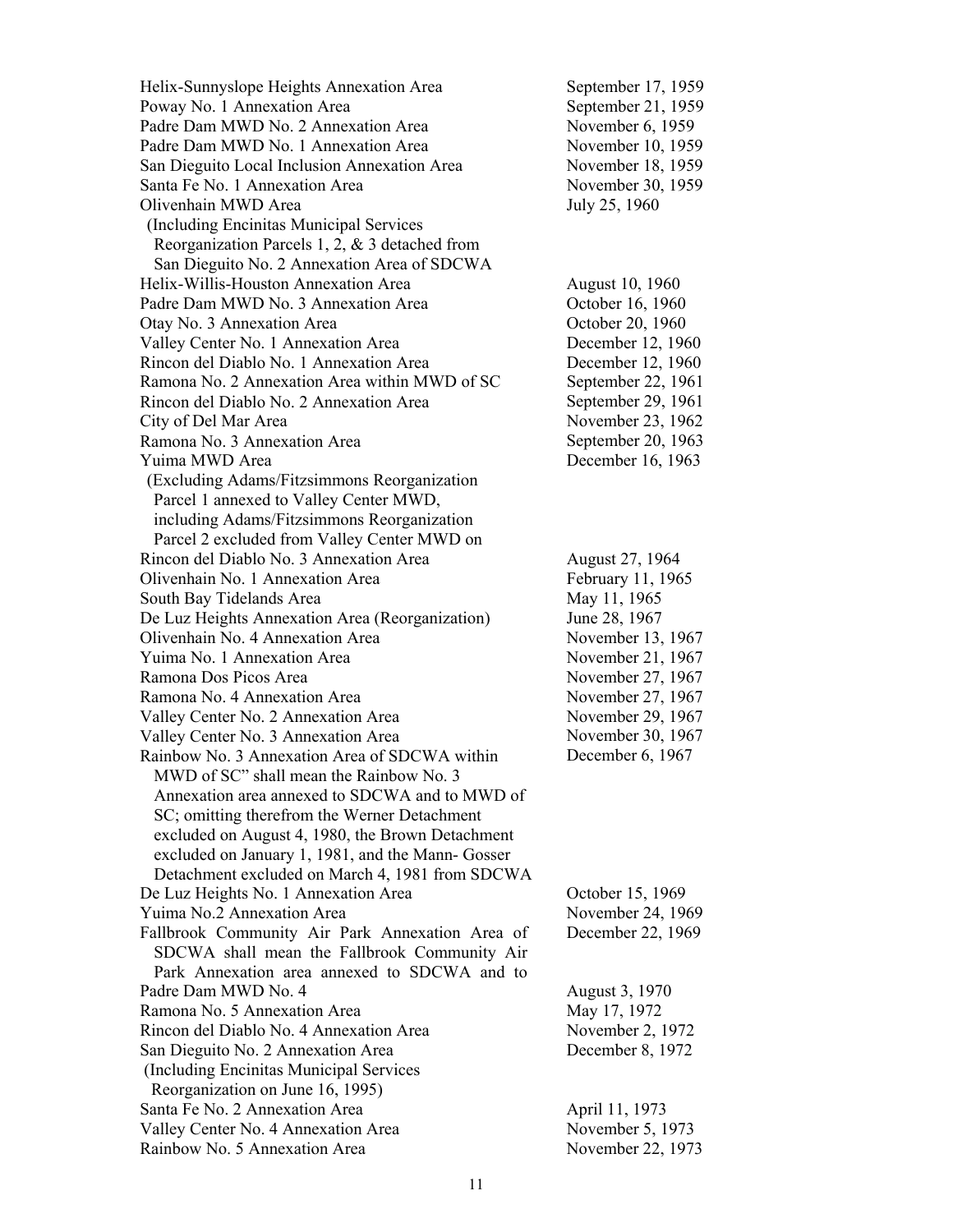| San Onofre State Beach and Park Area                 | December 16, 1977 |
|------------------------------------------------------|-------------------|
| Pendleton Military Reservation Area -Nuclear         | December 16, 1977 |
| <b>Generating Plant Portion</b>                      |                   |
| Remainder of Pendleton Military Reservation Area     | December 16, 1977 |
| Rancho Jamul Estates Annexation Area                 | March 13, 1979    |
| Lake Hodges Estates Annexation Area                  | June 26, 1980     |
| Burdick Annexation No. 5 Area to Padre Dam MWD       | July 26, 1982     |
| Palo Verde Annexation No. 6 Area to Padre Dam MWD    | November 15, 1983 |
| Lake Ranch Viejo Annexation to Rainbow MWD           | December 13, 1983 |
| Honey Springs Ranch Annexation Area to Otay MWD      | December 14, 1983 |
| Thweatt Annexation Area to Rincon del Diablo MWD     | December 30, 1983 |
| Hewlett-Packard Annexation Area to Rainbow MWD       | December 31, 1985 |
| 4S Ranch Annexation Area to Olivenhain MWD           | November 5, 1986  |
| Quail Park Reorganization Area Annexed to San        | July 11, 1989     |
| Dieguito Water District and excluded from            |                   |
| Paradise Mountain Area Annexed to Valley Center MWD  | January 11, 1993  |
| Boathouse Area Annexed to Otay Water District        | September 6, 1994 |
| Guajome Regional Park Annexation to Vista Irrigation | October 23, 1998  |
| Podrasky Ohlson Annexation to Valley Center MWD      | March 11, 2004    |
| San Elijo Ridge Reorganization (Altman) to           |                   |
| <b>Vallecitos Water District</b>                     | August 9, 2004    |
| Baxter Annexation (RO 03-19) to Padre Dam MWD        | July 9, 2005      |
| <b>Citrus Heights Annexation</b>                     | March 4, 2008     |
| <b>Erreca Annexation</b>                             | November 4, 2009  |
| Meadowood Reorganization (RO12-11) to                | December 4, 2014  |
| SDCWA Lake Wohlford Reorganization (R014-            | April 21, 2015    |
| 16) to SDCWA                                         | May 26, 2017      |
| Greenwood Memorial Park Island Reorganization        |                   |
| (City of San Diego, RO 17-01)                        |                   |

(22) "Remainder of Calleguas MWD" shall include the following areas annexed to Calleguas MWD and to MWD of SC on the dates cited:

Original Area of Calleguas MWD December 14, 1960 Calleguas Annexation No. 1 Area March 16, 1961 Lake Sherwood Area March 14, 1963 Annexation No. 3 Territory March 15, 1963 Oxnard Mandalay Area December 8, 1964 Oxnard First Fringe Area December 8, 1964 Annexation No. 6 Territory Corober 17, 1968 Oxnard Second Fringe Area November 7, 1969 Camarillo First Fringe Area December 19, 1969 Oxnard Third Fringe Area December 14, 1970 Oxnard Fourth Fringe Area December 19, 1972 Point Mugu State Park Area June 22, 1973 Oxnard Fifth Fringe Area December 16, 1974 Oxnard Sixth Fringe Area December 30, 1975 Oxnard Seventh Fringe Area December 17, 1976 Ventura School for Girls Area December 17, 1976 Oxnard Eighth Fringe Area December 12, 1977 Calleguas Annexation No. 17 Area December 28, 1979 Calleguas Annexation No. 19 Area December 9, 1981 Calleguas Annexation No. 20 Area December 21, 1981 Calleguas Annexation No. 18 Area December 29, 1981 Calleguas Annexation No. 21 Area March 24, 1982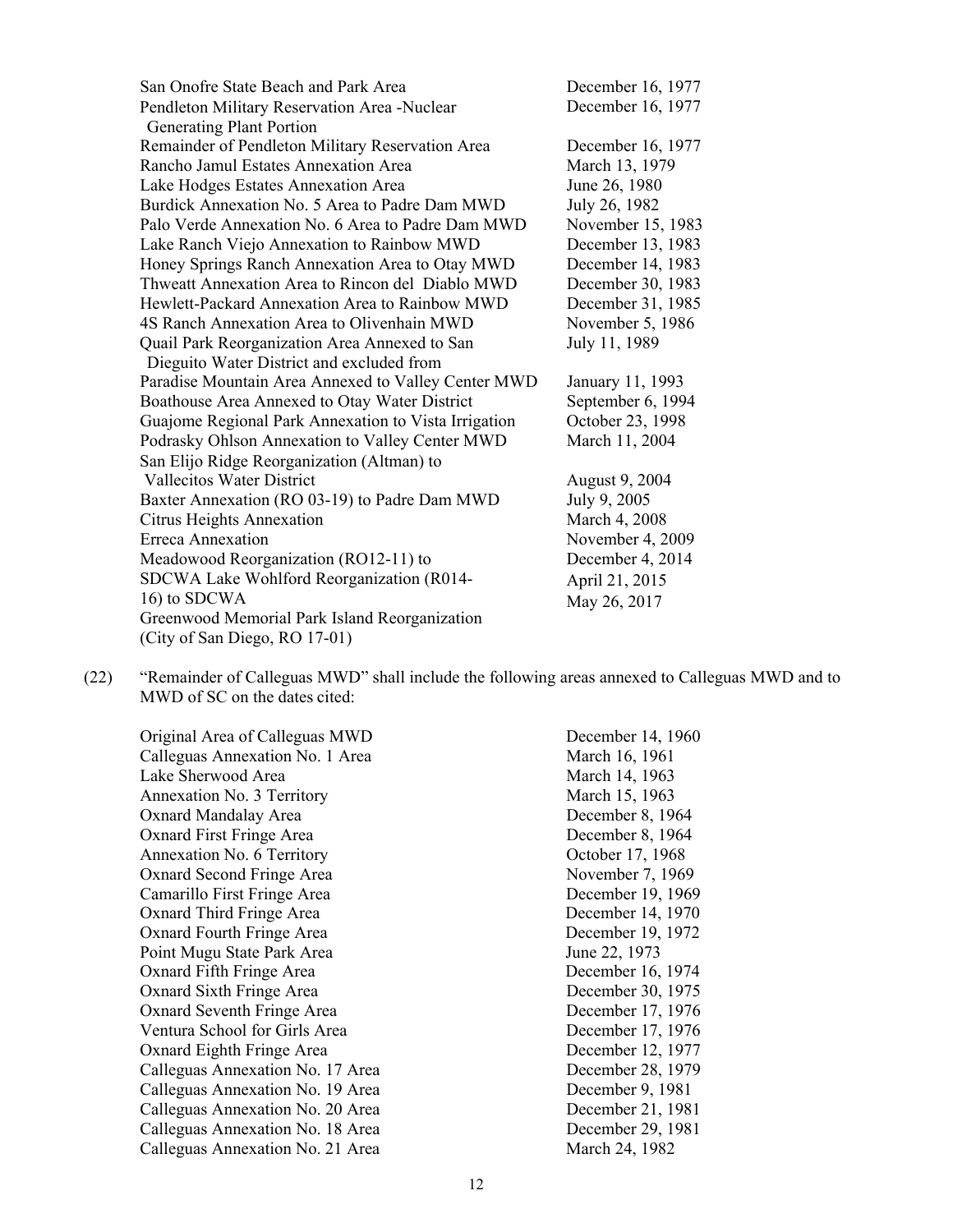Calleguas Annexation No. 22 Area December 2, 1983 Calleguas Annexation No. 23 Area November 30, 1984 Calleguas Annexation No. 24 Area June 19, 1985 Calleguas Annexation No. 25 Area November 27, 1985 Calleguas Annexation No. 26 Area July 25, 1986 Calleguas Annexation No. 27 Area December 31, 1987 Calleguas Annexation No. 28 Area Corober 4, 1988 Calleguas Annexation No. 29 Area **Calleguas Annexation No. 29 Area October 10, 1989** Calleguas Annexation No. 30 Area July 6, 1990 Calleguas Annexation No. 31 Area September 25, 1990 Calleguas Annexation No. 33 Area November 27, 1991 Calleguas Annexation No. 34 Area June 24, 1992 Calleguas Annexation No. 35 Area February 26, 1993 Calleguas Annexation No. 36 Area February 26, 1993 Calleguas Annexation No. 39 Area February 2, 1994 Calleguas Annexation No. 40 Area May 16, 1994 Calleguas Annexation No. 41 Area August 16, 1994 Calleguas Annexation No. 43 Area August 16, 1994 Calleguas Annexation No. 45 Area August 16, 1994 Calleguas Annexation No. 46 Area September 27, 1994 Calleguas Annexation No. 38 Area December 19, 1994 Calleguas Annexation No. 44 Area December 19, 1994 Calleguas Annexation No. 47 Area September 19, 1995 Calleguas Annexation No. 48 Area December 21, 1995 Calleguas Annexation No. 32 Area March 5, 1996 Calleguas Annexation No. 49 Area December 18, 1996 Calleguas Annexation No. 52A Area November 4, 1997 Calleguas Annexation No. 53 Area December 19, 1997 Calleguas Annexation No. 52B Area December 23, 1997 Calleguas Annexation No. 51 Area June 9, 1998 Calleguas Annexation No. 54 Area January 26, 1999 Calleguas Annexation No. 55 Area January 27, 1999 Calleguas Annexation No. 61 Area **Calleguas Annexation No. 61 Area October 27, 1999** Calleguas Annexation No. 57 Area December 29, 1999 Calleguas Annexation No. 58 Area December 29, 1999 Calleguas Annexation No. 60 Area December 29, 1999 Calleguas Annexation No. 65 Area August 2, 2000 Calleguas Annexation No. 66 Area August 4, 2000 Calleguas Annexation No. 63 Area December 27, 2000 Calleguas Annexation No. 68 Area April 17, 2001 Calleguas Annexation No. 69 Area July 20, 2001 Calleguas Annexation No. 70 Area July 27, 2001 Calleguas Annexation No. 74 Area November 26, 2001 Calleguas Annexation No. 72 Area December 17, 2001 Calleguas Annexation No. 75 Area April 24, 2002 Calleguas Annexation No. 76-A Area July 2, 2002 Calleguas Annexation No. 76-B Area July 26, 2002 Calleguas Annexation No. 79 May 27, 2003 Calleguas Annexation No. 81 August 11, 2003 Calleguas Annexation No. 82 September 22, 2003 Calleguas Annexation No. 80 December 9, 2002 Calleguas Annexation No. 67 December 22, 2003 Calleguas Annexation No. 73 December 22, 2003 Calleguas Annexation No. 77 June 4, 2004 Calleguas Annexation No. 78 March 3, 2004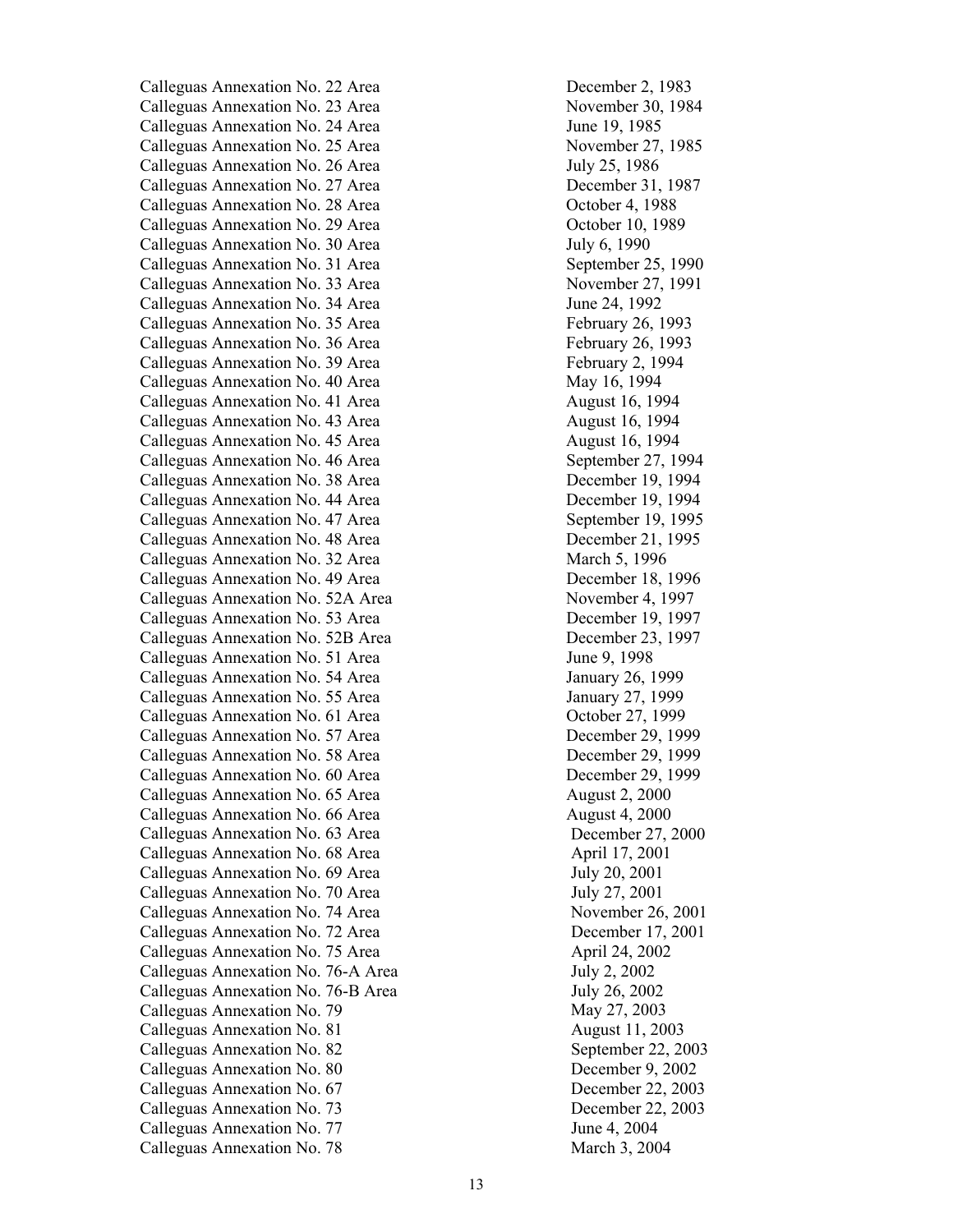|      | Calleguas Annexation No. 84                                                                                                                                                   | October 22, 2004                       |
|------|-------------------------------------------------------------------------------------------------------------------------------------------------------------------------------|----------------------------------------|
|      | Calleguas Annexation No. 83                                                                                                                                                   | November 23, 2005                      |
|      | Calleguas Annexation No. 85                                                                                                                                                   | January 3, 2006                        |
|      | Calleguas Annexation No. 92                                                                                                                                                   | November 28, 2007                      |
|      | Calleguas Annexation No. 91                                                                                                                                                   | April 7, 2008                          |
|      | Calleguas Annexation No. 90                                                                                                                                                   | May 21, 2008                           |
|      | Calleguas Annexation No. 89                                                                                                                                                   | September 25, 2008                     |
|      | Calleguas Annexation No. 87                                                                                                                                                   | December 28, 2009                      |
|      | Calleguas Annexation No. 93                                                                                                                                                   | December 28, 2009                      |
|      | Calleguas Annexation No. 94                                                                                                                                                   | September 21, 2010                     |
|      | Calleguas Annexation No. 96                                                                                                                                                   | April 23, 2012                         |
|      | Calleguas Annexation No. 95                                                                                                                                                   | December 20, 2012                      |
|      | Calleguas Annexation No. 97                                                                                                                                                   | December 12, 2013                      |
|      | Calleguas Annexation No. 98                                                                                                                                                   | April 8, 2014                          |
|      | Calleguas Annexation No. 100                                                                                                                                                  | January 26, 2017                       |
|      |                                                                                                                                                                               |                                        |
| (23) | "Exclusions from City of Los Angeles Area" shall mean the following areas excluded from the City of<br>Los Angeles and from MWD of SC on the dates cited:                     |                                        |
|      | Alhambra Hills Annexation to City of Alhambra                                                                                                                                 | January 27, 1964                       |
|      | Portion of Reorganization No. 85-2 of City of Los                                                                                                                             | December 30, 1985                      |
|      | Creekside Condominiums (Reorganization 98-01)                                                                                                                                 | September 11, 2002                     |
|      |                                                                                                                                                                               |                                        |
| (24) | "Exclusion from Las Virgenes MWD" shall mean the following area excluded from Las Virgenes MWD<br>and from MWD of SC on the date cited:                                       |                                        |
|      | Portion of Reorganization No. 85-2 of Original Area of<br>Las Virgenes MWD                                                                                                    | December 30, 1985                      |
| (25) | "Exclusion from Three Valleys MWD" shall mean the following area excluded from Three Valleys<br>MWD and from MWD of SC on the date cited:                                     |                                        |
|      | Azusa Reorganization (Parcels 1, 2, 3 $\&$ 20)                                                                                                                                | May 21, 1996                           |
| (26) | "Exclusions from Ramona No. 2 Annexation Area" shall mean the following areas excluded from<br>Ramona No. 2 Annexation area of SDCWA and from MWD of SC on the dates cited:   |                                        |
|      | Schlueter Detachment<br><b>Bonfils Detachment</b>                                                                                                                             | December 19, 1977<br>December 29, 1978 |
| (27) | "Exclusions from Rainbow No. 3 Annexation Area" shall mean the following areas excluded from<br>Rainbow No. 3 Annexation area of SDCWA and from MWD of SC on the dates cited: |                                        |
|      | Werner Detachment                                                                                                                                                             | August 4, 1980                         |
|      | <b>Brown Detachment</b>                                                                                                                                                       | January 1, 1981                        |
|      |                                                                                                                                                                               |                                        |
|      | Mann-Gosser Detachment                                                                                                                                                        | March 4, 1981                          |
| (28) | "Exclusion from Original Area of Ramona MWD" shall mean the following area excluded from Ramona<br>MWD Area of SDCWA and from MWD of SC on the date cited:                    |                                        |

Meyer Detachment March 10, 1983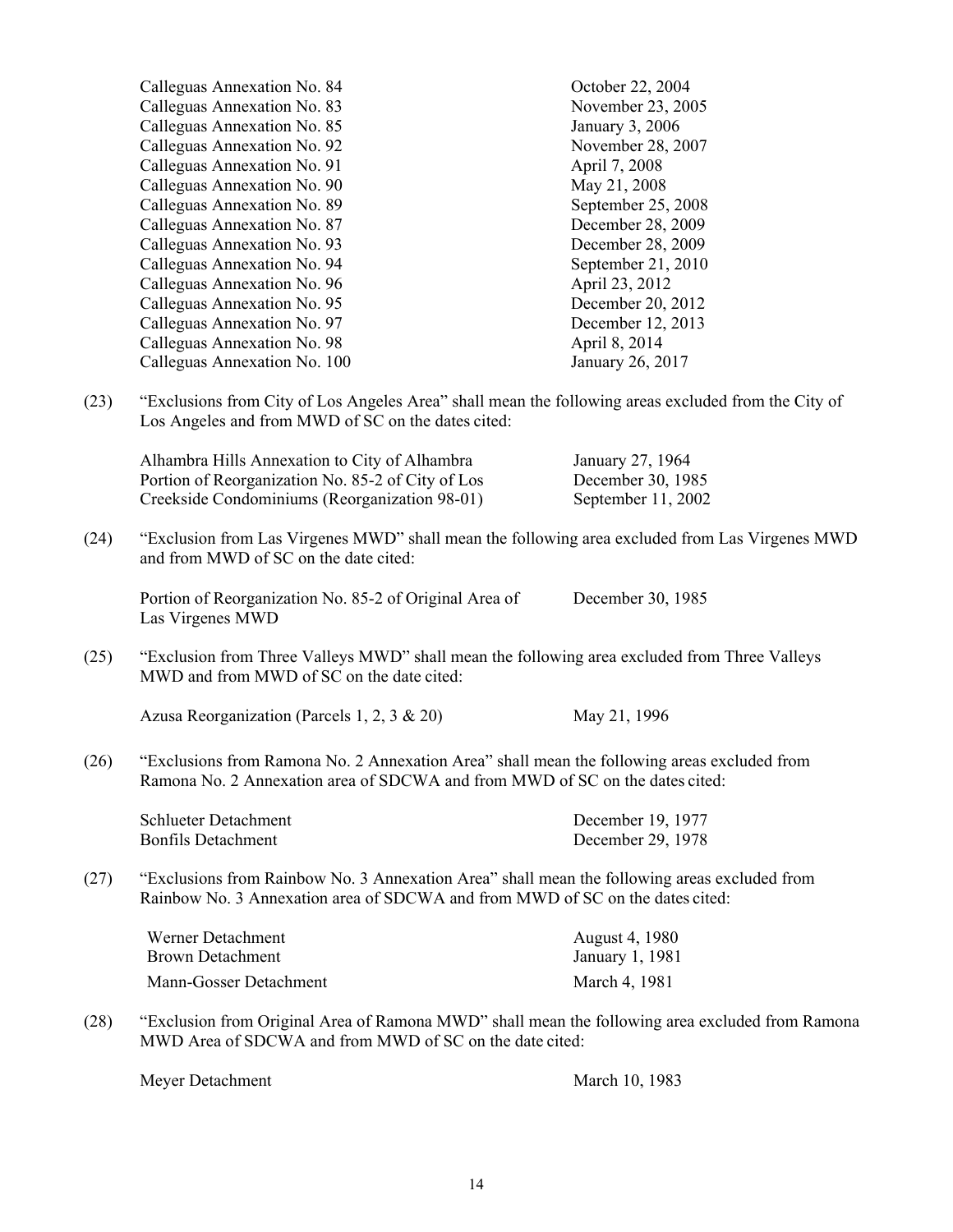(29) "Exclusion from Original Area of Western MWD" shall mean the following area excluded from Original Area of Western MWD and from MWD of SC on the date cited:

LAFCO 94-28-2 Detachment January 21, 1997

(30) "Exclusion from Central Basin MWD" shall mean the following area excluded from Central Basin MWD and from MWD of SC on the date cited:

Reorganization No. 1-1998, Parcel 1 & 2 to San Gabriel Valley Water District December 29, 1999

#### Section 3.

#### ASSESSED VALUATIONS

The county auditors of the counties of Los Angeles, Orange, Riverside, San Bernardino, San Diego and Ventura have certified the assessed valuations of all property taxable by MWD of SC, consistent with the areas described in definitions (4) through (30) of Section 2, for the fiscal year and their respective certificates have been filed with the Board of Directors.

#### Section 3.1

#### STATEMENT REGARDING ARTICLES XIII A, XIII C AND XIII D OF THE CONSTITUTION OF THE STATE OF CALIFORNIA

None of the property tax levies made by the Board of Directors of MWD of SC in the next succeeding sections fall within Section 1(a) of Article XIII A approved by the electorate on June 6, 1978 for addition to the California Constitution, effective July 1, 1978. All of said levies fall under the Section 1(b) exemption to said Section 1(a) and are otherwise exempt from said Section 1(a) by reason of the impairment of contract clause of Article I, Section 10 of the United States Constitution. None of said levies fall within Articles XIII C and XIII D approved by the electorate on November 5, 1996, for addition to the California Constitution, by reason of the aforementioned provisions and exemptions and the provisions of Section 3(a)(1) of Article XIII D. All of said levies are made pursuant to Revenue and Taxation Code Section 93(a) and are for the purpose of and shall be used for payment of "voter-approved indebtedness."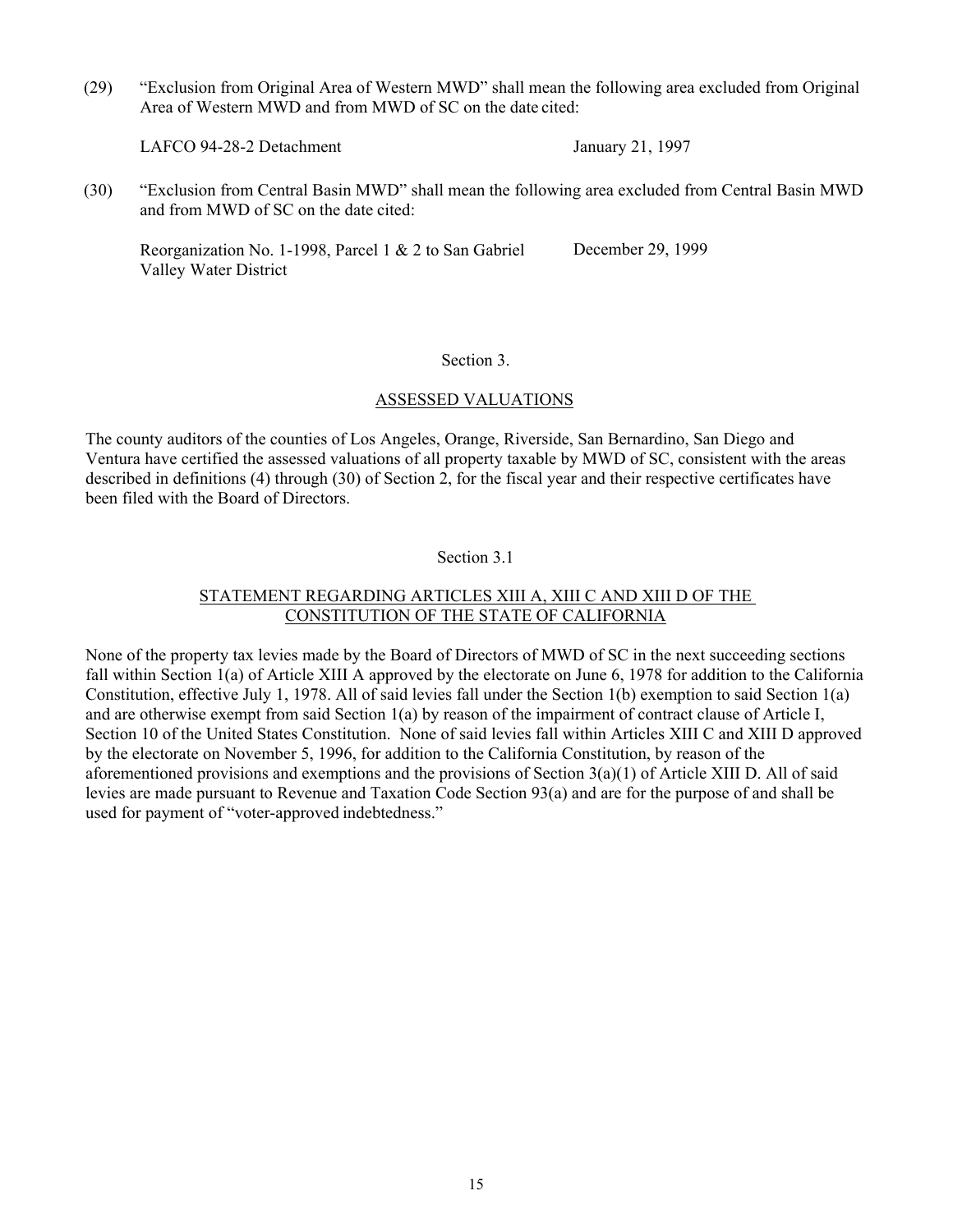#### Section 4.

### ANNEXATION LEVY

For the dual purposes of raising the amounts required to be raised by means of levies on taxable properties as prescribed by resolutions of the Board of Directors of MWD of SC fixing terms and conditions for annexation to MWD of SC (or as such terms and conditions may have been modified in accordance with the Metropolitan Water District Act of the State of California, Statutes 1969, Chapter 209, as amended) and for raising funds necessary to provide for payment of a portion of the capital cost component of either the Transportation Charge or the Delta Water Charge, or both, billed to MWD of SC under the "State Water Contract" (as identified in Section 6 of this Resolution) due or to become due within the current fiscal year or within the following fiscal year before the time when money will be available from the next property tax levy:

- a. The amount of money necessary to be raised by ad valorem property taxation during the fiscal year is the sum set forth in the last line of Column #1 of Schedule A.
- b. The rates of such taxation of MWD of SC for the FY 2018/2019 upon secured taxable property in each of the areas subject to such levies hereby are set forth in Column #1 of Schedule B.
- c. The amounts of money to be derived from said levies are set forth in Column #3 of Schedule B, including the amounts of money to be derived from the area of MWD of SC within each separate municipality.

#### Section 5.

## BOND LEVY

For the purposes of paying the annual interest on the outstanding bonded indebtedness of MWD of SC incurred as a result of approval by the voters residing within MWD of SC and such part of the principal of such bonds as shall become due before the time when money will be available from the next property tax levy, or such portion thereof as shall not be met from previous levies or other revenues of the District:

- a. The amount of money necessary to be raised by ad valorem property taxation during the fiscal year is the sum set forth in the last line in column #2 of Schedule A.
- b. The rate of such taxation of MWD of SC for the FY 2018/2019 upon secured taxable property within MWD of SC hereby is fixed and levied at .0004% of assessed valuation. The rate of such taxation for the FY 2018/2019 upon unsecured taxable property is the rate fixed and levied for the preceding year applicable to secured taxable property, as required by operation of law.
- c. The amounts of money necessary to be derived from said levy are set forth in Column #4 of Schedule B, including the amounts of money to be derived from the area of MWD of SC within each separate municipality.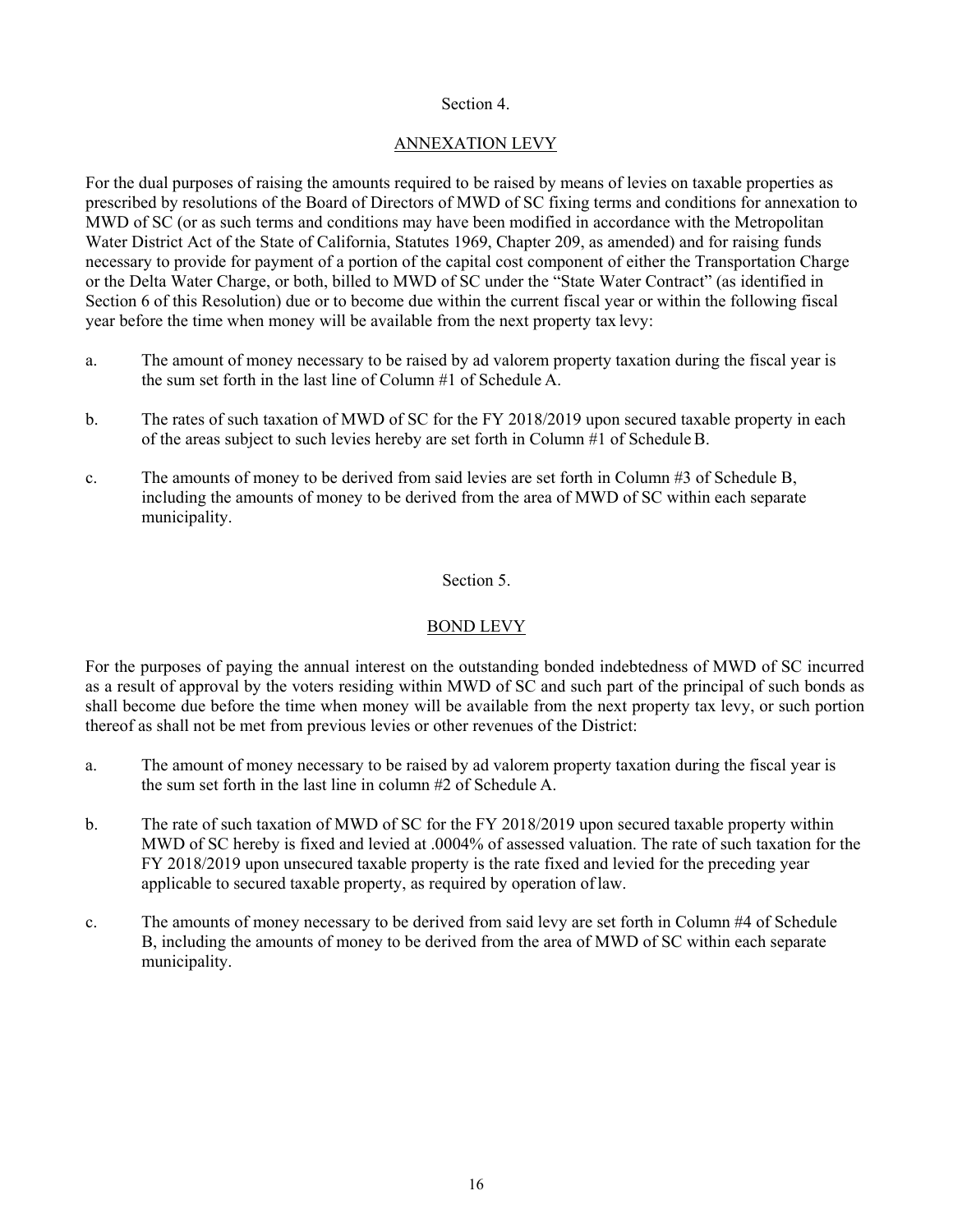#### Section 6.

#### STATE WATER CONTRACT LEVY

For the purpose of raising funds in excess of those funds raised under Section 4 of this Resolution, necessary and sufficient to provide for payments due or to become due within the current fiscal year or within the following fiscal year before the time when money will be available from the next property tax levy, or such portion thereof as shall not be met from previous levies or other revenues of the District under the:

> "CONTRACT BETWEEN THE STATE OF CALIFORNIA DEPARTMENT OF WATER RESOURCES AND THE METROPOLITAN WATER DISTRICT OF SOUTHERN CALIFORNIA FOR A WATER SUPPLY, dated November 4, 1960" (State Water Contract),

- a. The amount of money necessary to be raised by ad valorem property taxation during the fiscal year in excess of the sum raised under Section 4 of this Resolution is the sum set forth in the last line of Column #3 of Schedule A.
- b. The rate of such taxation of MWD of SC for the FY 2018/2019 upon secured taxable property within MWD of SC hereby is fixed and levied at .0031% of assessed valuation. The rate of such taxation for the FY 2018/2019 upon the unsecured taxable property is the rate fixed for the preceding year applicable to secured taxable property, as required by operation of law.
- c. The amounts of money necessary to be derived from said levy are set forth in column #5 of Schedule B, including the amounts of money to be derived from the area of MWD of SC within each separate municipality.

#### Section 7.

#### TOTALS

The total rates of ad valorem property taxation of MWD of SC for the fiscal year upon secured taxable property are set forth in Column #2 of Schedule B. The total amounts of money to be derived by virtue of such tax levies for the fiscal year are set forth in Column #6 of Schedule B, including the amounts of money to be derived from the area of MWD of SC within each separate municipality.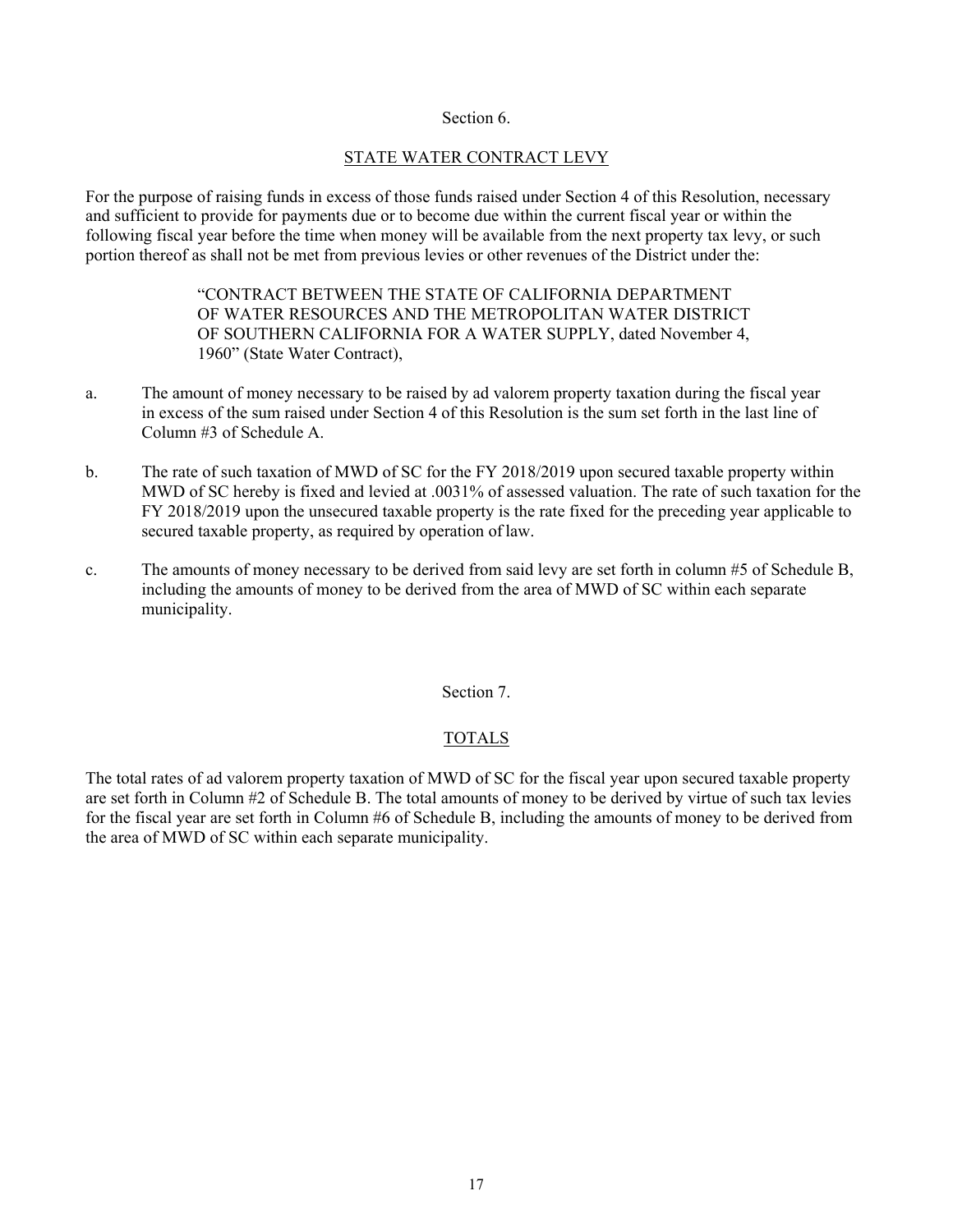#### Section 8.

#### REDEVELOPMENT AGENCIES

Pursuant to Assembly Bill X1 26 ("ABX1 26"), chaptered and effective on June 27, 2011, and as modified in part by the California Supreme Court in the decision of *California Redevelopment Association v. Matosantos,*  Case No. S194681, redevelopment agencies in California were dissolved. Such dissolution laws were modified in part by Assembly Bill 1484 ("AB 1484"), chaptered and effective on June 27, 2012, and Senate Bill 107 ("SB 107"), chaptered and effective on September 22, 2015.

The total rates of taxation of MWD of SC for the fiscal year set forth in Column #2 of Schedule B are the rates of taxation upon taxable property taxable by MWD of SC within the areas shown in said Schedule, including taxable property formerly within redevelopment agencies as well as all other property so taxable by MWD of SC. The total amounts of money shown in Column #6 of Schedule B to be derived from some of said areas by virtue of tax levies of MWD of SC include monies to be allocated to the successors agencies of former redevelopment agencies for the payment of enforceable obligations and allowable administrative expenses approved by the State Department of Finance and local successor agency oversight boards, as well as amounts of money to be allocated to MWD of SC. The estimated adjustment to be made to account for the difference between the total amount levied and the amount to be derived is included in the provision for estimated collection delinquencies shown in Schedule A.

#### Section 9.

#### SCHEDULES A AND B

Schedules A and B are attached after the last page of this resolution.

I HEREBY CERTIFY that the foregoing is a full, true, and correct copy of a resolution of the Board of Directors of The Metropolitan Water District of Southern California, adopted at its meeting held August 20, 2018.

re Blois

Secretary of the Board of Directors of The Metropolitan Water District of Southern California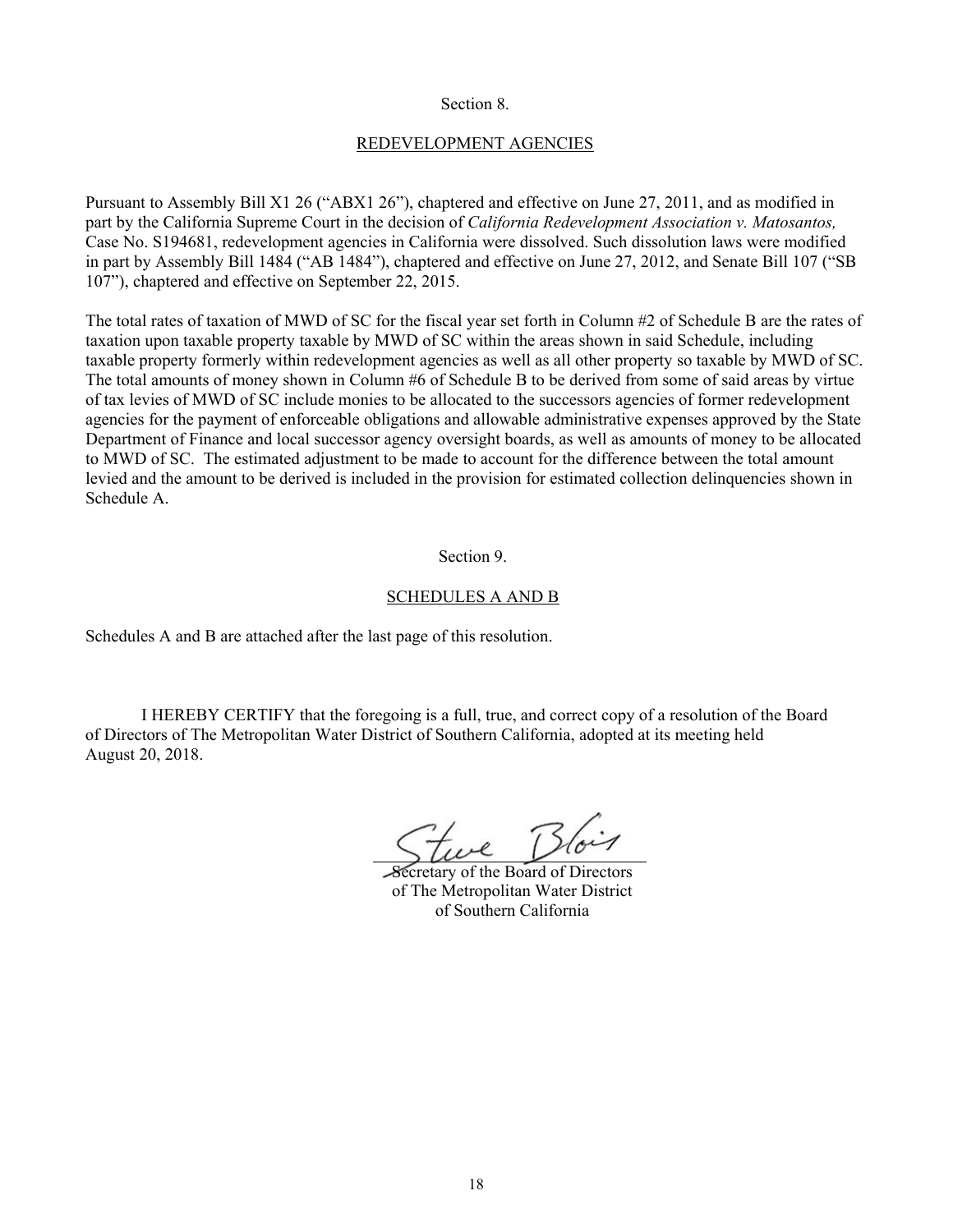#### THE METROPOLITAN WATER DISTRICT OF SOUTHERN CALIFORNIA

#### SCHEDULE A

#### Estimated Funds to be Produced by Tax Levy, Fiscal Year 2018/19 (Cents Omitted)

|                                            |                         | Annexation<br>Levies<br>Column #1 |     | <b>Bond Levy</b><br>Column #2 |              | <b>State</b><br>Contract<br>Levy<br>Column $#3$ |     | Totals<br>Column #4 |
|--------------------------------------------|-------------------------|-----------------------------------|-----|-------------------------------|--------------|-------------------------------------------------|-----|---------------------|
| <b>Secured Property</b>                    |                         |                                   |     |                               |              |                                                 |     |                     |
| <b>Assessed Value</b>                      | \$<br>2,814,181,980,146 |                                   |     |                               |              |                                                 |     |                     |
| <b>Tax Rate</b>                            |                         | Various                           |     | $0.0004\%$                    |              | 0.0031%                                         |     |                     |
| Amount of Levy                             |                         | \$<br>46,230                      | \$  | 11,256,515                    | \$           | 87,239,641                                      | \$  | 98,542,386          |
| <b>Unsecured Property</b>                  |                         |                                   |     |                               |              |                                                 |     |                     |
| <b>Assessed Value</b>                      | \$<br>102,438,022,606   |                                   |     |                               |              |                                                 |     |                     |
| <b>Tax Rate</b>                            |                         | Various                           |     | 0.0005%                       |              | 0.0030%                                         |     |                     |
| Amount of Levy                             |                         | \$                                | \$  | 512,190                       | $\mathbb{S}$ | 3,073,141                                       | \$  | 3,585,331           |
| <b>All Property</b>                        |                         |                                   |     |                               |              |                                                 |     |                     |
| <b>Assessed Value</b>                      | \$<br>2,916,620,002,752 |                                   |     |                               |              |                                                 |     |                     |
| Amount of Levy from Schedule B             |                         | \$<br>46,230                      | \$  | 11,768,705                    | \$           | 90,312,782                                      | \$. | 102, 127, 717       |
| Allocation of County-wide Tax on Utilities |                         |                                   |     | 3,250,128                     |              | 25,188,489                                      |     | 28,438,617          |
|                                            |                         |                                   |     |                               |              |                                                 |     |                     |
| <b>Total Tax Levy</b>                      |                         | 46,230                            |     | 15,018,833                    |              | 115,501,271                                     |     | 130,566,334         |
| Estimated Collection Adjustments *         |                         | (231)                             |     | (626, 599)                    |              | (4,656,991)                                     |     | (5,283,821)         |
| Estimated Funds to be Produced by Tax Levy |                         | \$<br>45,999                      | \$. | 14,392,234                    | \$.          | 110,844,280                                     | \$. | 125,282,513         |
|                                            |                         |                                   |     |                               |              |                                                 |     |                     |

\* .5% allowance for delinquencies

8.9% allowance for allocations to successors of former redevelopment agencies

\$4.0 million estimated supplemental tax collections

\$3.0 million estimated prior years tax collections Note: All rates expressed as percent of A.V.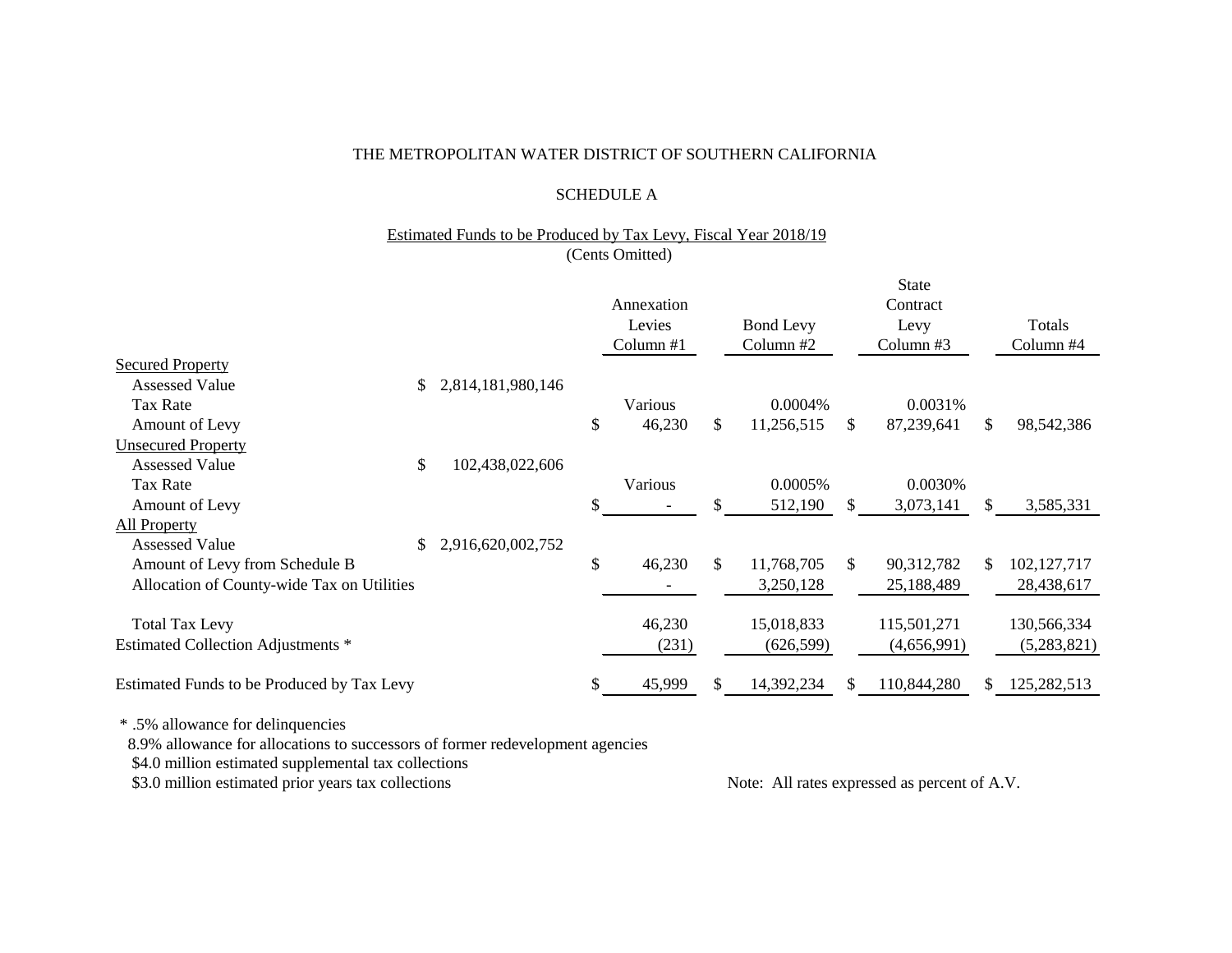for State Controller and MWD Board of Directors

2018-19

|                                   | for State Controller and MWD Board of Directors<br><b>Tax Levy System</b> |                |                       |                        |                  |                 |                   |  |
|-----------------------------------|---------------------------------------------------------------------------|----------------|-----------------------|------------------------|------------------|-----------------|-------------------|--|
|                                   |                                                                           | <b>Annex</b>   | <b>Total</b>          | <b>Annexation Levy</b> | <b>Bond Levy</b> | <b>SWC Levy</b> | <b>Total Levy</b> |  |
| <b>Agency</b>                     | Area (a)                                                                  | Rate<br>Col. 1 | Rate<br><b>Col. 2</b> | Col. 3                 | Col. 4           | Col. 5          | Col. 6            |  |
| <b>Included in MWD</b>            |                                                                           |                |                       |                        |                  |                 |                   |  |
| <b>Los Angeles County</b>         |                                                                           |                |                       |                        |                  |                 |                   |  |
| <b>City of Beverly Hills</b>      |                                                                           |                |                       |                        |                  |                 |                   |  |
| <b>City of Beverly Hills Area</b> | 1-1-01-000-0                                                              |                | 0.000000 0.003500     | 0.00                   | 137,792.10       | 1,062,234.93    | 1,200,027.04      |  |
| <b>Agency Totals:</b>             |                                                                           |                |                       | 0.00                   | 137,792.10       | 1,062,234.93    | 1,200,027.04      |  |
| <b>City of Burbank</b>            |                                                                           |                |                       |                        |                  |                 |                   |  |
| <b>City of Burbank Area</b>       | 1-1-02-000-0                                                              |                | 0.000000 0.003500     | 0.00                   | 97,784.40        | 740,356.60      | 838,141.00        |  |
| <b>Agency Totals:</b>             |                                                                           |                |                       | 0.00                   | 97,784.40        | 740,356.60      | 838,141.00        |  |
| <b>City of Glendale</b>           |                                                                           |                |                       |                        |                  |                 |                   |  |
| <b>City of Glendale Area</b>      | 1-1-03-000-0                                                              |                | 0.000000 0.003500     | 0.00                   | 127,286.66       | 979,742.00      | 1,107,028.66      |  |
| <b>Agency Totals:</b>             |                                                                           |                |                       | 0.00                   | 127,286.66       | 979,742.00      | 1,107,028.66      |  |
| <b>City of Los Angeles</b>        |                                                                           |                |                       |                        |                  |                 |                   |  |
| <b>City of Los Angeles Area</b>   | 1-1-04-000-0                                                              |                | 0.000000 0.003500     | 0.00                   | 2,420,716.28     | 18,567,981.41   | 20,988,697.69     |  |
| <b>Agency Totals:</b>             |                                                                           |                |                       | 0.00                   | 2,420,716.28     | 18,567,981.41   | 20,988,697.69     |  |
| <b>City of Pasadena</b>           |                                                                           |                |                       |                        |                  |                 |                   |  |
| <b>City of Pasadena Area</b>      | 1-1-05-000-0                                                              |                | 0.000000 0.003500     | 0.00                   | 123,282.56       | 949,755.65      | 1,073,038.22      |  |
| <b>Agency Totals:</b>             |                                                                           |                |                       | 0.00                   | 123,282.56       | 949,755.65      | 1,073,038.22      |  |
| <b>City of San Marino</b>         |                                                                           |                |                       |                        |                  |                 |                   |  |
| City of San Marino Area           | 1-1-06-000-0                                                              |                | 0.000000 0.003500     | 0.00                   | 26,159.55        | 202,640.42      | 228,799.97        |  |
| <b>Agency Totals:</b>             |                                                                           |                |                       | 0.00                   | 26,159.55        | 202,640.42      | 228,799.97        |  |
| <b>City of Santa Monica</b>       |                                                                           |                |                       |                        |                  |                 |                   |  |
| <b>City of Santa Monica Area</b>  | 1-1-07-000-0                                                              |                | 0.000000 0.003500     | 0.00                   | 150,155.88       | 1,154,939.60    | 1,305,095.48      |  |
| <b>Agency Totals:</b>             |                                                                           |                |                       | 0.00                   | 150,155.88       | 1,154,939.60    | 1,305,095.48      |  |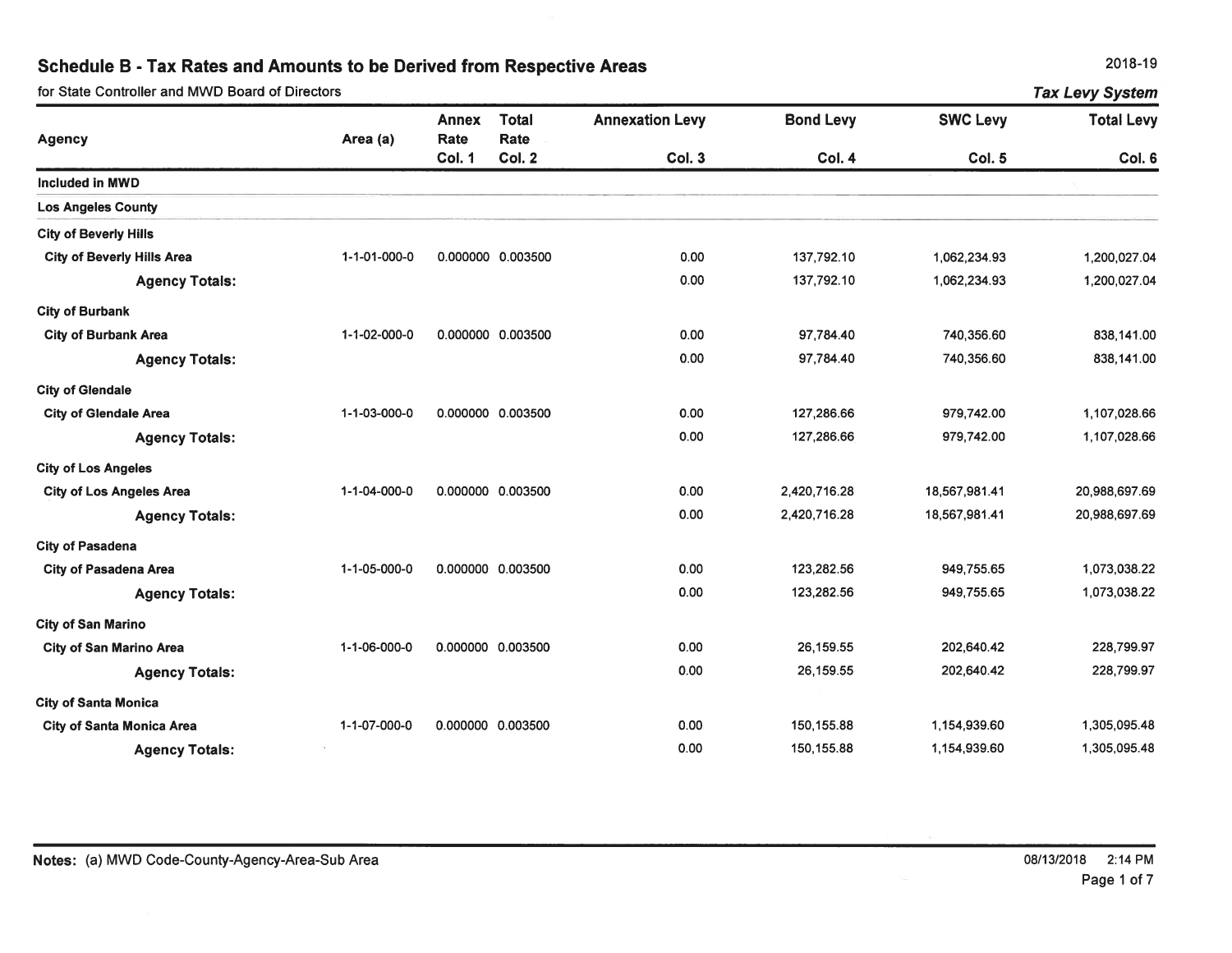for State Controller and MWD Board of Directors

|                                                    |              | <b>Annex</b>                 | <b>Total</b>          | <b>Annexation Levy</b> | <b>Bond Levy</b> | <b>SWC Levy</b> | <b>Total Levy</b> |  |
|----------------------------------------------------|--------------|------------------------------|-----------------------|------------------------|------------------|-----------------|-------------------|--|
| <b>Agency</b>                                      | Area (a)     | <b>Rate</b><br><b>Col. 1</b> | Rate<br><b>Col. 2</b> | <b>Col. 3</b>          | <b>Col. 4</b>    | Col. 5          |                   |  |
| <b>Included in MWD</b>                             |              |                              |                       |                        |                  |                 | Col. 6            |  |
| <b>Los Angeles County</b>                          |              |                              |                       |                        |                  |                 |                   |  |
| <b>City of Long Beach</b>                          |              |                              |                       |                        |                  |                 |                   |  |
| <b>City of Long Beach Area</b>                     | 1-1-08-000-0 |                              | 0.000000 0.003500     | 0.00                   | 205,247.48       | 1,565,750.52    | 1,770,998.00      |  |
| <b>Agency Totals:</b>                              |              |                              |                       | 0.00                   | 205,247.48       | 1,565,750.52    | 1,770,998.00      |  |
| <b>City of Torrance</b>                            |              |                              |                       |                        |                  |                 |                   |  |
| <b>City of Torrance Area</b>                       | 1-1-09-000-0 |                              | 0.000000 0.003500     | 0.00                   | 117,534.72       | 900,888.07      | 1,018,422.79      |  |
| <b>Agency Totals:</b>                              |              |                              |                       | 0.00                   | 117,534.72       | 900,888.07      | 1,018,422.79      |  |
| <b>City of Compton</b>                             |              |                              |                       |                        |                  |                 |                   |  |
| <b>City of Compton Area</b>                        | 1-1-10-000-0 |                              | 0.000000 0.003500     | 0.00                   | 18,493.67        | 142,418.00      | 160,911.67        |  |
| <b>Agency Totals:</b>                              |              |                              |                       | 0.00                   | 18,493.67        | 142,418.00      | 160,911.67        |  |
| <b>West Basin Municipal Water District</b>         |              |                              |                       |                        |                  |                 |                   |  |
| West Basin Municipal Water District Area           | 1-1-11-000-0 | 0.000000 0.003500            |                       | 0.00                   | 806,589.81       | 6,182,814.09    | 6,989,403.90      |  |
| <b>Agency Totals:</b>                              |              |                              |                       | 0.00                   | 806,589.81       | 6,182,814.09    | 6,989,403.90      |  |
| <b>Three Valleys Municipal Water District</b>      |              |                              |                       |                        |                  |                 |                   |  |
| <b>Three Valleys Municipal Water District Area</b> | 1-1-12-000-0 | 0.000000 0.003500            |                       | 0.00                   | 279,108.63       | 2,146,766.31    | 2,425,874.94      |  |
| <b>Agency Totals:</b>                              |              |                              |                       | 0.00                   | 279,108.63       | 2,146,766.31    | 2,425,874.94      |  |
| <b>Foothill Municipal Water District</b>           |              |                              |                       |                        |                  |                 |                   |  |
| <b>Foothill Municipal Water District Area</b>      | 1-1-13-000-0 | 0.000000 0.003500            |                       | 0.00                   | 74,657.91        | 577,834.50      | 652,492.41        |  |
| <b>Agency Totals:</b>                              |              |                              |                       | 0.00                   | 74,657.91        | 577,834.50      | 652,492.41        |  |
| <b>Central Basin Municipal Water District</b>      |              |                              |                       |                        |                  |                 |                   |  |
| <b>Central Basin Municipal Water District Area</b> | 1-1-14-000-0 | 0.000000 0.003500            |                       | 0.00                   | 595,505.72       | 4,555,192.99    | 5,150,698.71      |  |
| <b>Agency Totals:</b>                              |              |                              |                       | 0.00                   | 595,505.72       | 4,555,192.99    | 5,150,698.71      |  |

2018-19

**Tax Levy System**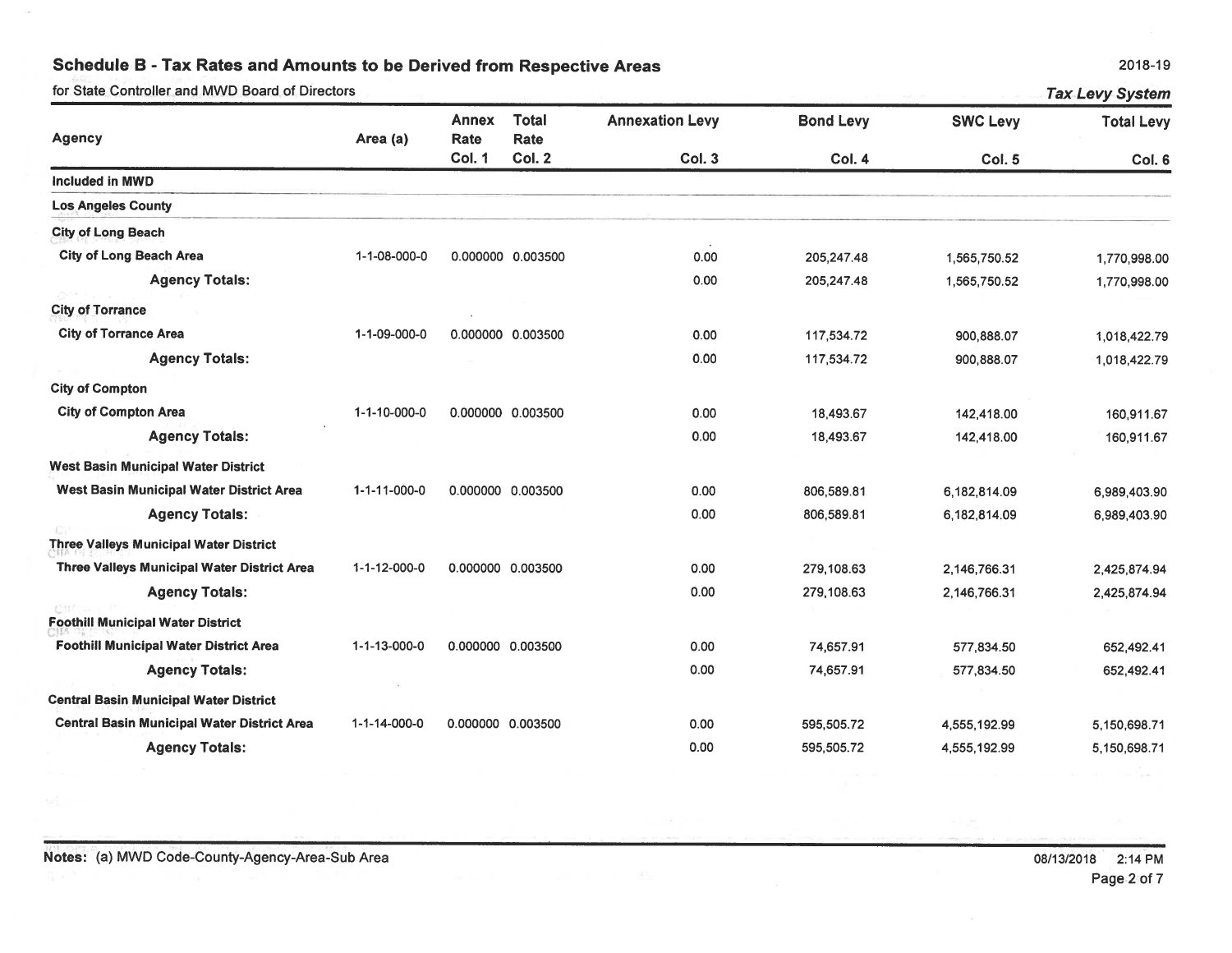| for State Controller and MWD Board of Directors |              |                                       |                                       |                                  |                            | <b>Tax Levy System</b>           |                             |  |  |
|-------------------------------------------------|--------------|---------------------------------------|---------------------------------------|----------------------------------|----------------------------|----------------------------------|-----------------------------|--|--|
| Agency                                          | Area (a)     | <b>Annex</b><br>Rate<br><b>Col. 1</b> | <b>Total</b><br>Rate<br><b>Col. 2</b> | <b>Annexation Levy</b><br>Col. 3 | <b>Bond Levy</b><br>Col. 4 | <b>SWC Levy</b><br><b>Col. 5</b> | <b>Total Levy</b><br>Col. 6 |  |  |
| Included in MWD                                 |              |                                       |                                       |                                  |                            |                                  |                             |  |  |
| <b>Los Angeles County</b>                       |              |                                       |                                       |                                  |                            |                                  |                             |  |  |
| Las Virgenes Municipal Water District           |              |                                       |                                       |                                  |                            |                                  |                             |  |  |
| Las Virgenes Municipal Water District Area      | 1-1-15-000-0 |                                       | 0.000000 0.003500                     | 0.00                             | 101,212.81                 | 780,912.29                       | 882,125.10                  |  |  |
| <b>Agency Totals:</b>                           |              |                                       |                                       | 0.00                             | 101,212.81                 | 780,912.29                       | 882,125.10                  |  |  |
| <b>Upper San Gabriel Valley MWD</b>             |              |                                       |                                       |                                  |                            |                                  |                             |  |  |
| Upper San Gabriel Valley MWD Area               | 1-1-16-000-0 |                                       | 0.000000 0.003500                     | 0.00                             | 422,997.35                 | 3,252,215.84                     | 3,675,213.19                |  |  |
| <b>Agency Totals:</b>                           |              |                                       |                                       | 0.00                             | 422,997.35                 | 3,252,215.84                     | 3,675,213.19                |  |  |
| <b>City of San Fernando</b>                     |              |                                       |                                       |                                  |                            |                                  |                             |  |  |
| City of San Fernando Area Area                  | 1-1-17-000-0 |                                       | 0.000000 0.003500                     | 0.00                             | 7,881.86                   | 60,072.66                        | 67,954.52                   |  |  |
| <b>Agency Totals:</b>                           |              |                                       |                                       | 0.00                             | 7,881.86                   | 60,072.66                        | 67.954.52                   |  |  |
| <b>County Totals:</b>                           |              |                                       |                                       | 0.00                             | 5,712,407.39               | 43,822,515.91                    | 49,534,923.30               |  |  |
| <b>Orange County</b>                            |              |                                       |                                       |                                  |                            |                                  |                             |  |  |
| <b>City of Anaheim</b>                          |              |                                       |                                       |                                  |                            |                                  |                             |  |  |
| <b>City of Anaheim Area Area</b>                | 1-2-01-000-0 |                                       | 0.000000 0.003500                     | 0.00                             | 184,695.46                 | 1,413,552.76                     | 1,598,248.23                |  |  |
| <b>Agency Totals:</b>                           |              |                                       |                                       | 0.00                             | 184,695.46                 | 1,413,552.76                     | 1,598,248.23                |  |  |
| <b>City of Santa Ana</b>                        |              |                                       |                                       |                                  |                            |                                  |                             |  |  |
| City of Santa Ana Area Area                     | 1-2-02-000-0 |                                       | 0.000000 0.003500                     | 0.00                             | 107,350.05                 | 818,899.05                       | 926,249.10                  |  |  |
| <b>Agency Totals:</b>                           |              |                                       |                                       | 0.00                             | 107,350.05                 | 818,899.05                       | 926,249.10                  |  |  |
| <b>City of Fullerton</b>                        |              |                                       |                                       |                                  |                            |                                  |                             |  |  |
| City of Fullerton Area Area                     | 1-2-03-000-0 |                                       | 0.000000 0.003500                     | 0.00                             | 80,770.94                  | 618,621.83                       | 699,392.78                  |  |  |
| <b>Agency Totals:</b>                           |              |                                       |                                       | 0.00                             | 80,770.94                  | 618,621.83                       | 699,392.78                  |  |  |
| Municipal Water District of Orange County       |              |                                       |                                       |                                  |                            |                                  |                             |  |  |
| <b>Remainder of MWD of Orange County</b>        | 1-2-05-999-0 | 0.000000 0.003500                     |                                       | 0.00                             | 2,013,354.50               | 15,463,257.11                    | 17,476,611.61               |  |  |
| <b>Agency Totals:</b>                           |              |                                       |                                       | 0.00                             | 2,013,354.50               | 15,463,257.11                    | 17,476,611.61               |  |  |
|                                                 |              |                                       |                                       |                                  |                            |                                  |                             |  |  |

Notes: (a) MWD Code-County-Agency-Area-Sub Area

08/13/2018 2:14 PM Page 3 of 7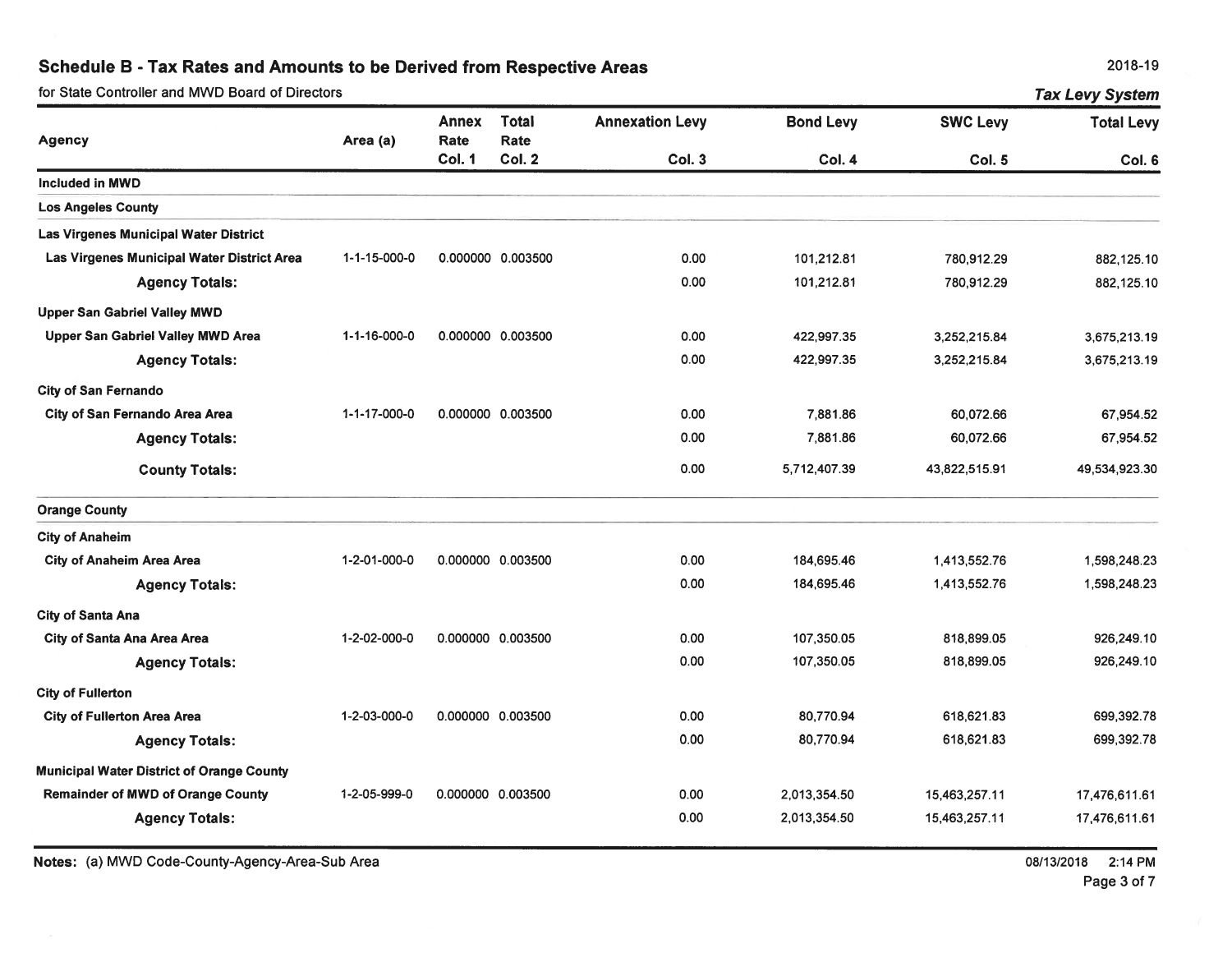for State Controller and MWD Board of Directors

ि है

| for State Controller and MWD Board of Directors                    |              |                      |                      |                        |                  |                 | <b>Tax Levy System</b> |
|--------------------------------------------------------------------|--------------|----------------------|----------------------|------------------------|------------------|-----------------|------------------------|
| <b>Agency</b>                                                      | Area (a)     | <b>Annex</b><br>Rate | <b>Total</b><br>Rate | <b>Annexation Levy</b> | <b>Bond Levy</b> | <b>SWC Levy</b> | <b>Total Levy</b>      |
|                                                                    |              | Col. 1               | Col. 2               | Col. 3                 | Col. 4           | <b>Col. 5</b>   | Col. 6                 |
| <b>Included in MWD</b>                                             |              |                      |                      |                        |                  |                 |                        |
| <b>Orange County</b>                                               |              |                      |                      |                        |                  |                 |                        |
| <b>County Totals:</b>                                              |              |                      |                      | 0.00                   | 2,386,170.95     | 18,314,330.76   | 20,700,501.71          |
| <b>Riverside County</b>                                            |              |                      |                      |                        |                  |                 |                        |
| <b>Eastern Municipal Water District</b>                            |              |                      |                      |                        |                  |                 |                        |
| <b>Remainder of Eastern MWD</b>                                    | 1-3-01-999-0 |                      | 0.000000 0.003500    | 0.00                   | 318,413.29       | 2,446,746.29    | 2,765,159.58           |
| <b>Agency Totals:</b>                                              |              |                      |                      | 0.00                   | 318,413.29       | 2,446,746.29    | 2,765,159.58           |
| <b>Western Municipal Water District</b>                            |              |                      |                      |                        |                  |                 |                        |
| <b>Eleventh Fringe Area of Western MWD</b>                         | 1-3-02-011-0 |                      | 0.187500 0.191000    | 45,932.37              | 97.99            | 759.42          | 46,789.77              |
| <b>Fifteenth Fringe Area of Western Mwd</b>                        | 1-3-02-012-0 |                      | 0.187500 0.191000    | 297.19                 | 0.63             | 4.91            | 302.74                 |
| <b>Remainder of Western MWD</b>                                    | 1-3-02-999-0 |                      | 0.000000 0.003500    | 0.00                   | 426,186.29       | 3,269,914.48    | 3,696,100.77           |
| <b>Agency Totals:</b>                                              |              |                      |                      | 46,229.56              | 426,284.91       | 3,270,678.81    | 3,743,193.28           |
| <b>County Totals:</b>                                              |              |                      |                      | 46,229.56              | 744,698.21       | 5,717,425.09    | 6,508,352.86           |
| <b>San Bernardino County</b>                                       |              |                      |                      |                        |                  |                 |                        |
| <b>Inland Empire Utilities Agency</b>                              |              |                      |                      |                        |                  |                 |                        |
| <b>Original Area of Chino Basin MWD</b>                            | 1-4-01-001-0 |                      | 0.000000 0.003500    | 0.00                   | 185,948.69       | 1,418,895.35    | 1,604,844.04           |
| Mid-valley Area of Chino Basin MWD                                 | 1-4-01-002-0 | 0.000000             | 0.003500             | 0.00                   | 271,853.60       | 2,072,313.02    | 2,344,166.62           |
| <b>Bryant Annexation Area of Chino Basin MWD</b>                   | 1-4-01-003-0 | 0.000000             | 0.003500             | 0.00                   | 306.78           | 2.374.38        | 2,681.16               |
| North Perimeter No. 1 Annexation Area of<br><b>Chino Basin MWD</b> | 1-4-01-004-0 |                      | 0.000000 0.003500    | 0.00                   | 145.53           | 1,127.44        | 1.272.97               |
| <b>Agency Totals:</b>                                              |              |                      |                      | 0.00                   | 458,254.60       | 3,494,710.19    | 3,952,964.78           |
| <b>County Totals:</b>                                              |              |                      |                      | 0.00                   | 458,254.60       | 3,494,710.19    | 3,952,964.78           |

2018-19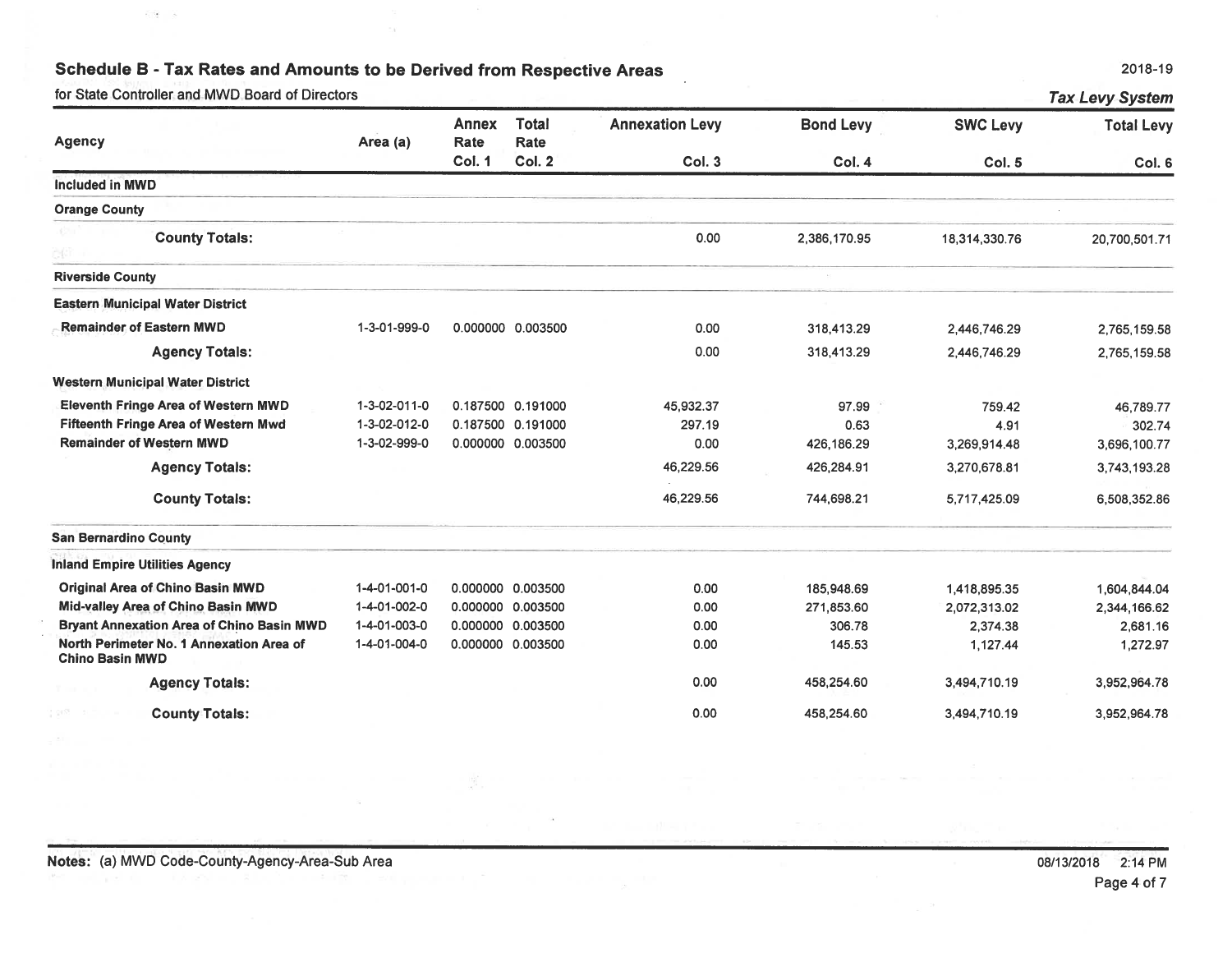| for State Controller and MWD Board of Directors<br><b>Tax Levy System</b> |              |                      |                      |                        |                  |                 |                   |  |  |
|---------------------------------------------------------------------------|--------------|----------------------|----------------------|------------------------|------------------|-----------------|-------------------|--|--|
| <b>Agency</b>                                                             | Area (a)     | <b>Annex</b><br>Rate | <b>Total</b><br>Rate | <b>Annexation Levy</b> | <b>Bond Levy</b> | <b>SWC Levy</b> | <b>Total Levy</b> |  |  |
|                                                                           |              | <b>Col. 1</b>        | Col. 2               | <b>Col. 3</b>          | <b>Col. 4</b>    | <b>Col. 5</b>   | Col. 6            |  |  |
| Included in MWD                                                           |              |                      |                      |                        |                  |                 |                   |  |  |
| <b>San Diego County</b>                                                   |              |                      |                      |                        |                  |                 |                   |  |  |
| <b>San Diego County Water Authority</b>                                   |              |                      |                      |                        |                  |                 |                   |  |  |
| <b>Remainder of SDCWA +</b>                                               | 1-5-01-999-9 |                      | 0.000000 0.003500    | 0.00                   | 2,049,370.72     | 15,750,644.65   | 17,800,015.38     |  |  |
| <b>Agency Totals:</b>                                                     |              |                      |                      | 0.00                   | 2,049,370.72     | 15,750,644.65   | 17,800,015.38     |  |  |
| <b>County Totals:</b>                                                     |              |                      |                      | 0.00                   | 2,049,370.72     | 15,750,644.65   | 17,800,015.38     |  |  |
| <b>Ventura County</b>                                                     |              |                      |                      |                        |                  |                 |                   |  |  |
| <b>Calleguas Municipal Water District</b>                                 |              |                      |                      |                        |                  |                 |                   |  |  |
| <b>Remainder of Calleguas MWD</b>                                         | 1-6-01-999-0 |                      | 0.000000 0.003500    | 0.00                   | 417,734.19       | 3,210,969.29    | 3,628,703.48      |  |  |
| <b>Agency Totals:</b>                                                     |              |                      |                      | 0.00                   | 417,734.19       | 3,210,969.29    | 3,628,703.48      |  |  |
| <b>County Totals:</b>                                                     |              |                      |                      | 0.00                   | 417,734.19       | 3,210,969.29    | 3,628,703.48      |  |  |
| Incl/Excl Totals:                                                         |              |                      |                      | 46,229.56              | 11,768,636.05    | 90,310,595.89   | 102,125,461.51    |  |  |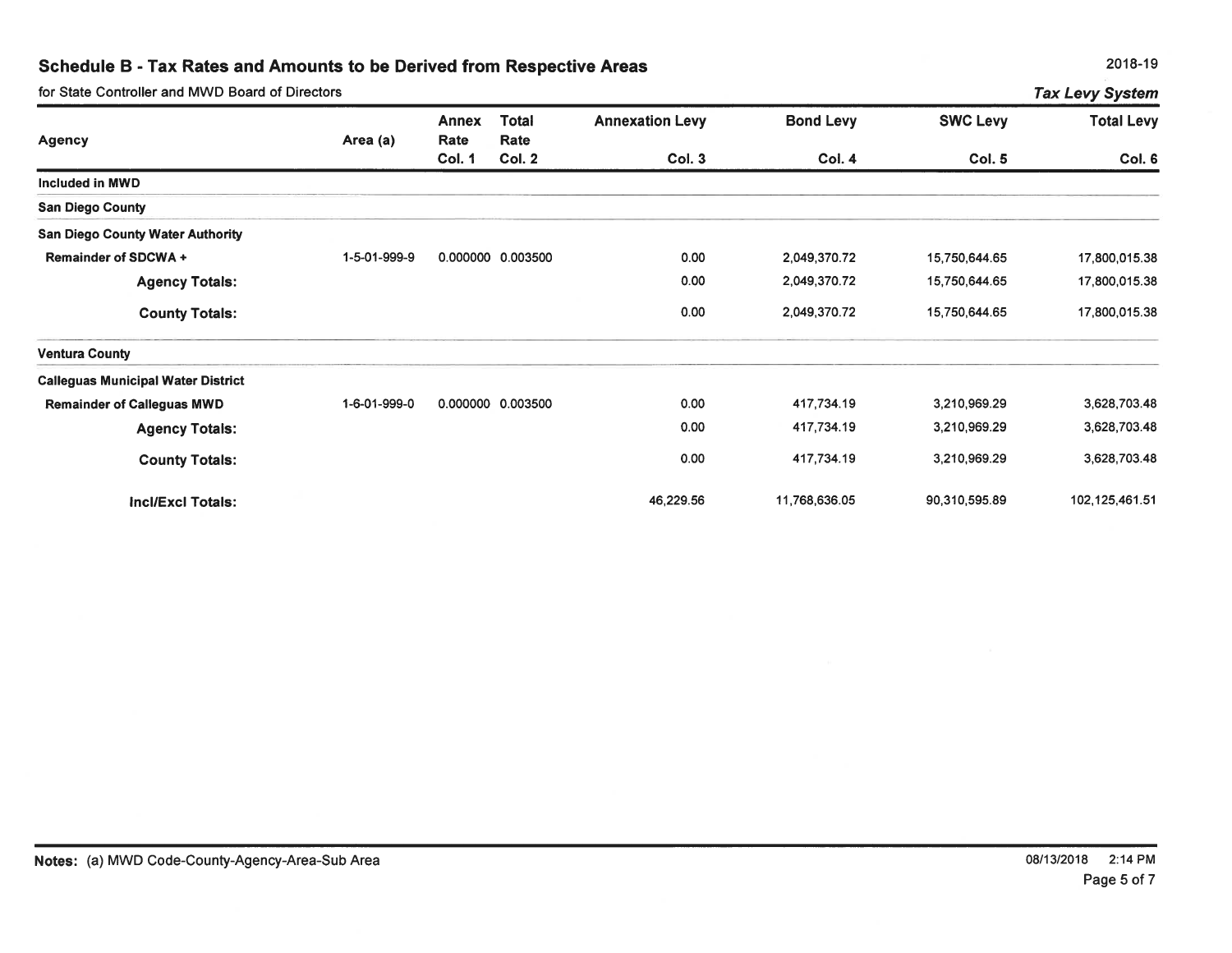for State Controller and MWD Board of Directors

| 2018-19 |  |
|---------|--|
|---------|--|

Tay Lavy System

|                                                                     |              | <b>Annex</b>      | <b>Total</b>      | <b>Annexation Levy</b> | <b>Bond Levy</b> | <b>SWC Levy</b> | <b>Total Levy</b> |
|---------------------------------------------------------------------|--------------|-------------------|-------------------|------------------------|------------------|-----------------|-------------------|
| <b>Agency</b>                                                       | Area (a)     | Rate              | Rate              |                        |                  |                 |                   |
|                                                                     |              | <b>Col. 1</b>     | Col. 2            | Col. 3                 | Col. 4           | <b>Col. 5</b>   | Col. 6            |
| <b>Excluded from MWD</b>                                            |              |                   |                   |                        |                  |                 |                   |
| <b>Los Angeles County</b>                                           |              |                   |                   |                        |                  |                 |                   |
| <b>City of Los Angeles</b>                                          |              |                   |                   |                        |                  |                 |                   |
| <b>Alhambra Hills</b>                                               | 2-1-04-001-0 |                   | 0.000000 0.003100 | 0.00                   | 0.00             | 1,648.36        | 1,648.36          |
| Portion of Reorganization No. 85-2                                  | 2-1-04-002-0 |                   | 0.000000 0.003500 | 0.00                   | 42.83            | 331.83          | 374.66            |
| <b>Agency Totals:</b>                                               |              |                   |                   | 0.00                   | 42.83            | 1,980.19        | 2,023.02          |
| <b>Three Valleys Municipal Water District</b>                       |              |                   |                   |                        |                  |                 |                   |
| <b>Exclusion From Three Valleys MWD-Azusa</b><br>Reorg.             | 2-1-12-001-0 |                   | 0.000000 0.003500 | 0.00                   | 0.00             | 0.00            | 0.00              |
| <b>Agency Totals:</b>                                               |              |                   |                   | 0.00                   | 0.00             | 0.00            | 0.00              |
| <b>Central Basin Municipal Water District</b>                       |              |                   |                   |                        |                  |                 |                   |
| Exclusion from Central Basin MWD - Reorg No. 2-1-14-001-0<br>1-1998 |              |                   | 0.000000 0.003500 | 0.00                   | 0.00             | 0.00            | 0.00              |
| <b>Agency Totals:</b>                                               |              |                   |                   | 0.00                   | 0.00             | 0.00            | 0.00              |
| Las Virgenes Municipal Water District                               |              |                   |                   |                        |                  |                 |                   |
| Portion of Reog No. 85-2 Exclusion from Las<br><b>Virgines MWD</b>  | 2-1-15-001-0 |                   | 0.000000 0.003500 | 0.00                   | 3.13             | 24.24           | 27.37             |
| <b>Agency Totals:</b>                                               |              |                   |                   | 0.00                   | 3.13             | 24.24           | 27.37             |
| <b>County Totals:</b>                                               |              |                   |                   | 0.00                   | 45.96            | 2,004.43        | 2,050.39          |
| <b>Riverside County</b>                                             |              |                   |                   |                        |                  |                 |                   |
| <b>Western Municipal Water District</b>                             |              |                   |                   |                        |                  |                 |                   |
| <b>Exclusion from Original Area of Western MWD</b>                  | 2-3-02-001-0 | 0.000000 0.003500 |                   | 0.00                   | 0.00             | 0.00            | 0.00              |
| <b>Agency Totals:</b>                                               |              |                   |                   | 0.00                   | 0.00             | 0.00            | 0.00              |
| <b>County Totals:</b>                                               |              |                   |                   | 0.00                   | 0.00             | 0.00            | 0.00              |

- 27

VT.